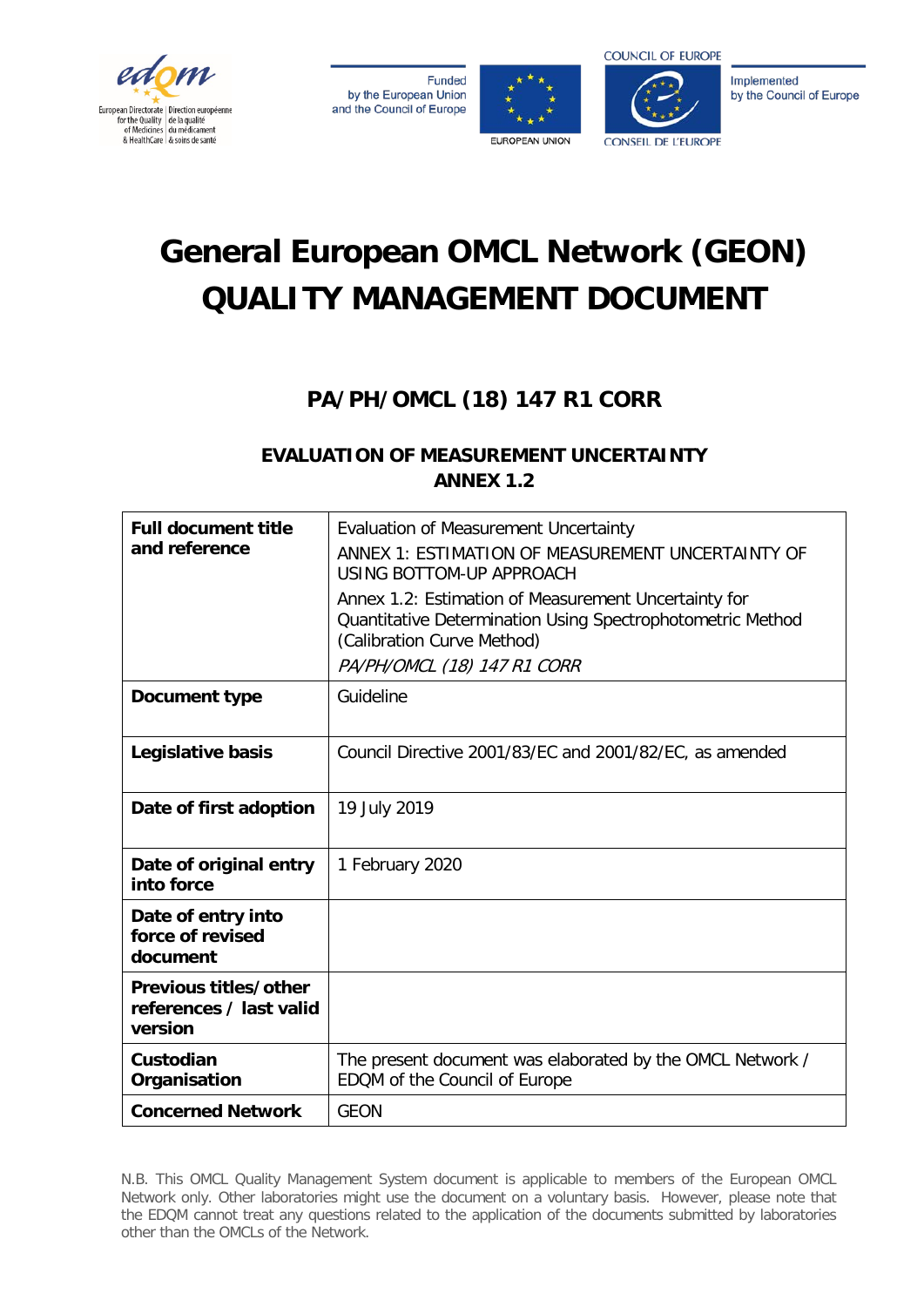# **Annex 1 to Guideline "Evaluation of Measurement Uncertainty"**  PA/PH/OMCL (18) 145 (in its current version)

# **Estimation of measurement uncertainty of using Bottom-up approach**

# **Annex 1.2 Estimation of Uncertainty of measurement for quantitative determination using spectrophotometric method (calibration curve method)**

# **Example: Determination of [NH4]+ in Water**

# **1. Description of the method**

Determination of NH<sub>4</sub><sup>+</sup> in water (a parameter listed in the specification of the purified water) is performed using a dye which forms a photometric complex with ammonium. The absorbance of the ammonium-dye complex is measured at 640-660 nm.

The concentration of ammonium  $(\mathcal{C}_{NH_4^+})$  is calculated from the measured absorbance of the sample solution, using calibration curve (absorbance vs concentration of standard solutions).

# Preparation of sample solution:

20.0 mL of the sample to be analysed is diluted to 25.0 ml by the chromophore solution.

# Calibration curve:

Calibration curve was constructed from the relationship between absorbance and concentration of standard solutions at 5 different concentrations (0.050 mg/L, 0.100 mg/L, 0.200 mg/L, 0.250 mg/L and 0.500 mg/L). The least squares approach was applied to check the linear relationship between calibration data pairs  $(x_i, y_i)$ .

# **2. Estimation of the measurement uncertainty**

# **Approach 1**

# **2.1 Step 1. Specification of a measurand**

The output quantity ( ${\cal C}_{\rm NH_4^+}$ ) is calculated by means of the following function [4]:

$$
(\mathcal{C}_{\text{NH}_4^+}) = \left[\frac{A_{NH4} - a}{b}\right] \cdot \frac{20}{25} + \Delta C_{dc}
$$

Where:

 $A_{NH4}$ : measured absorbance of the sample solution; a and b: intercept and slope of the calibration curve  $(y = a + bx)$  $\frac{20}{25}$ : dilution factor,  $f_a$  $\Delta C_{dc}$ : Component taking into account impurities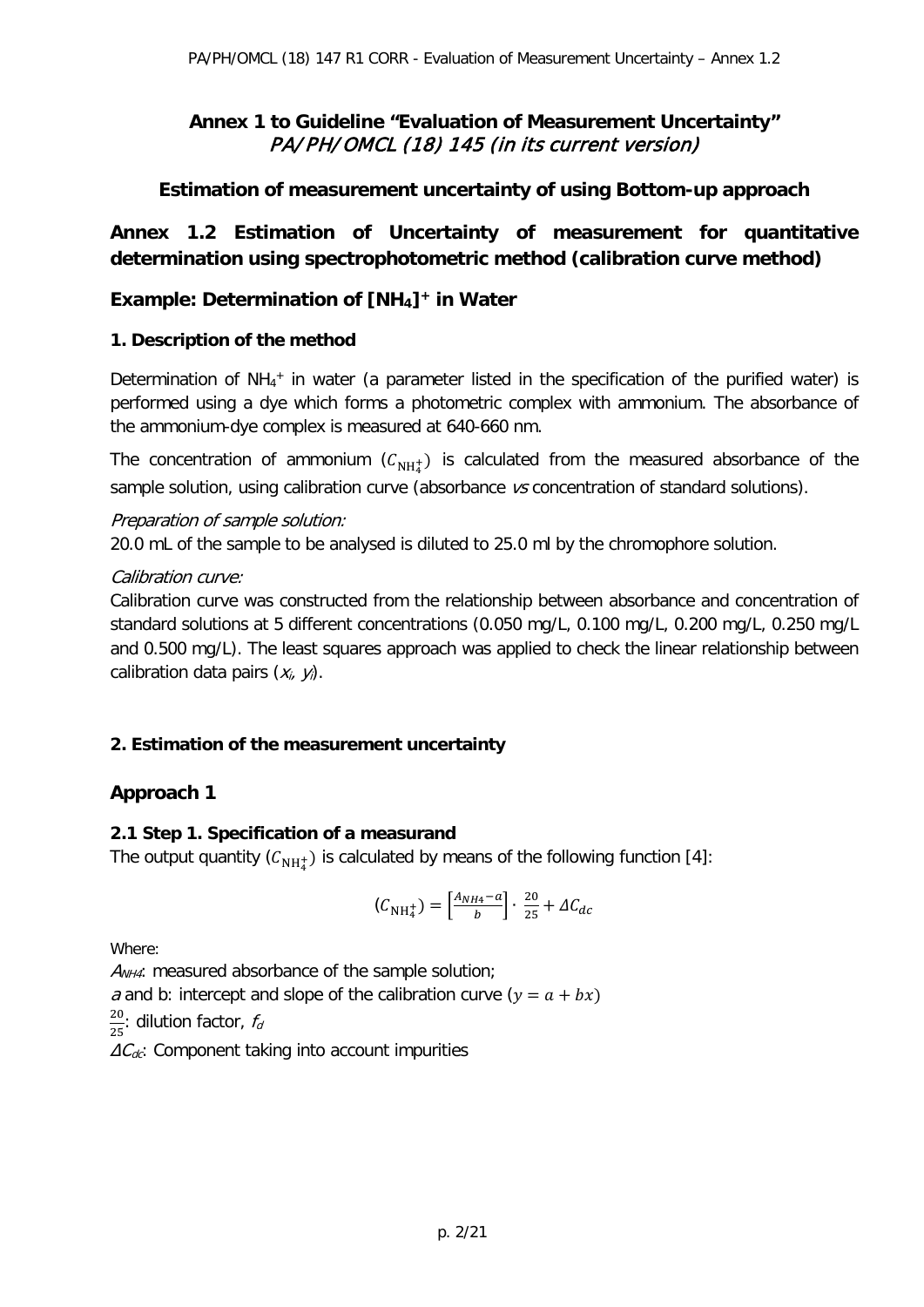# **2.2 Step 2. Identification of Uncertainty Sources**

Table 1. Uncertainty sources and components

| Input variable     | <b>Uncertainty components</b>         | $U(X_i)$           |
|--------------------|---------------------------------------|--------------------|
| $A_{NH4}$          | <b>Interferences</b>                  | $u(A_{NH4})$       |
|                    | Repeatability                         |                    |
|                    | Drift of photometer                   |                    |
| $a$ and $b$        | Purity of standard material           | u(a)               |
|                    | Preparation of solutions              | u(b)               |
|                    | Repeatability and drift of photometer |                    |
| fd                 | Preparation of sample solution        | u(fd)              |
| $\varDelta C_{dc}$ | Contamination                         | $u(\Delta C_{dc})$ |
|                    | Decomposition                         |                    |
|                    | Volatilization                        |                    |
|                    | Incomplete reaction                   |                    |

Each of the parameters that affect the value of the measurand are shown as a cause and effect diagram (Fig. 1) [1, 2].



Fig. 1 Cause and effect diagram for determination of  $C_{\rm NH_4^+}$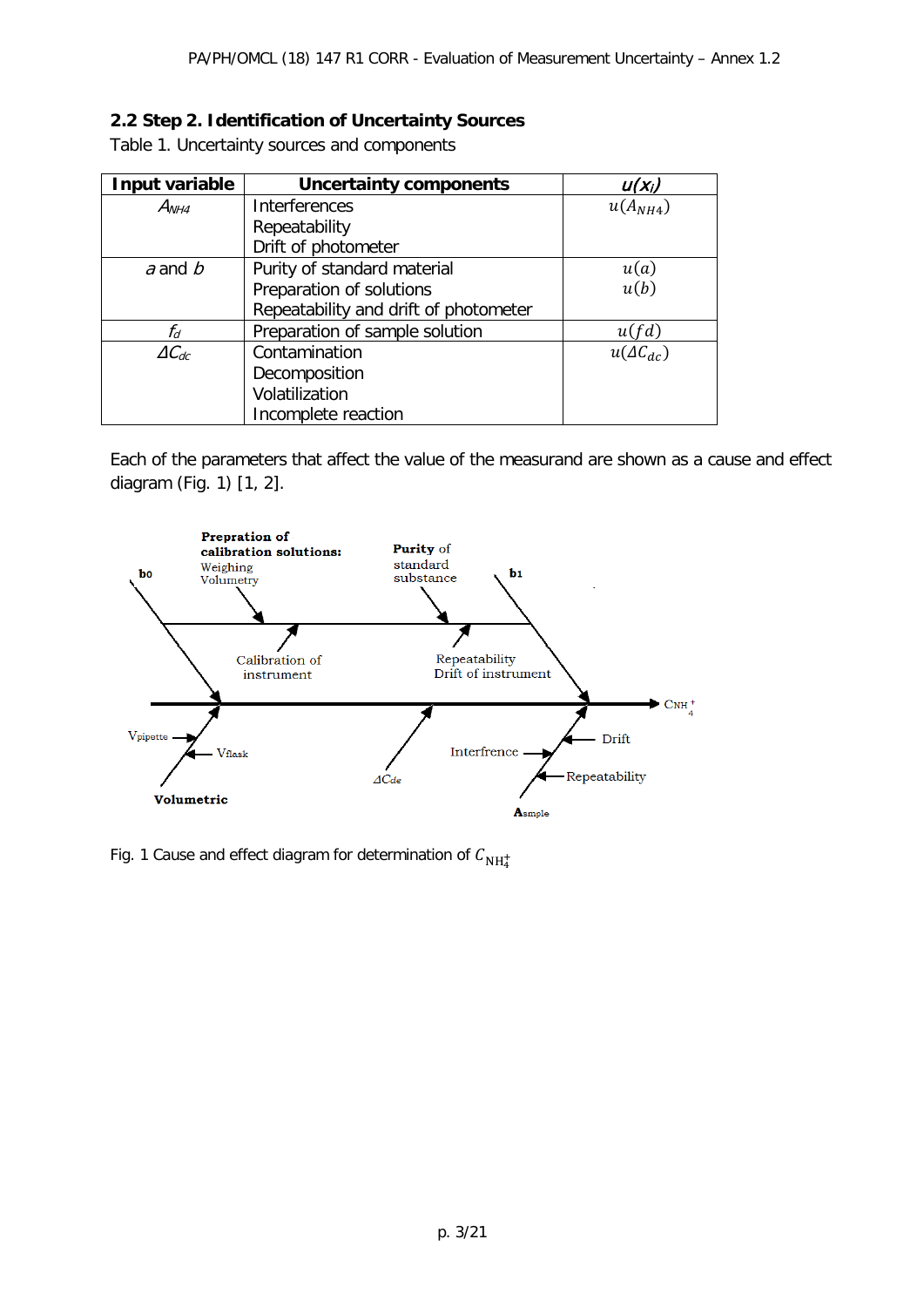#### **2.3 Step 3. Quantification of uncertainty components**

#### **2.3.1 Component 1: Uncertainty of preparation of the sample**

Uncertainty of preparation of the sample is associated with the uncertainty of the dilution factor, calculated as:

$$
fd = \frac{V_2}{V_1} = \frac{25mL}{20 mL} = 1.25
$$

The standard uncertainty of the dilution factor  $u(fd)$  is:

$$
\frac{u(fd)}{fd} = \sqrt{\left(\frac{u(V_1)}{V_1}\right)^2 + \left(\frac{u(V_2)}{V_2}\right)^2}
$$

The standard uncertainties  $u(V_i)$  are calculated as:

$$
u(Vi) = \sqrt{u(Vcal)^{2} + u(Vrep)^{2} + u(VT)^{2}}
$$

Table 2. Uncertainty values of the dilution volume (calculation of these values is explained in Annex 1.1)

| mL                | Volume | u(VT)      | u(Vrep)   | u(Vcal)    | $u(V_i)$    | $u(V_i)$ |
|-------------------|--------|------------|-----------|------------|-------------|----------|
|                   | 20 mL  | 0.0097 mL  | 0.0083 mL | 0.01633 mL | 0.0249 mL   | 0.001243 |
| $V_{\mathcal{D}}$ | 25 mL  | 0.01212 mL | 0.0125 mL | 0.01225 mL | $0.0273$ mL | 0.001093 |

$$
\frac{u(fd)}{fd} = \sqrt{(0.001243)^2 + (0.001093)^2} = 0.00134
$$

 $u(fd) = 0.00134 \cdot 1.25 = 0.001677$ 

#### **2.3.2 Component 2: Uncertainty of the absorbance of the sample solution**

Uncertainty of the absorbance  $u(A_{NH4})$ 

Table 3. Values of the uncertainties related to  $u(A_{NH4})$ 

| <b>Description</b>         | <b>Value</b> | Unit |
|----------------------------|--------------|------|
| $u(A_{NH4}$ repeatability) | 0.0012       | AU   |
| $u(A_{NH4}drift)$          | 0.0014       | AU   |
| $u(A_{NH4}$ interference)  |              | AU   |

 $u(A_{NH4}) = \sqrt{u(A_{NH4}+T)u(A_{NH4}+T)}$  +  $u(A_{NH4}+T)u(A_{NH4}+T)u(A_{NH4}+T)u(A_{NH4}+T)u(A_{NH4}+T)u(A_{NH4}+T)u(A_{NH4}+T)u(A_{NH4}+T)u(A_{NH4}+T)u(A_{NH4}+T)u(A_{NH4}+T)u(A_{NH4}+T)u(A_{NH4}+T)u(A_{NH4}+T)u(A_{NH4}+T)u(A_{NH4}+T)u(A_{NH4}+T)u(A_{NH4}+T)u(A_{NH4}+T)u(A_{NH4}+T)u(A_{NH4}+$ 

$$
u(A_{NH4}) = \sqrt{0.0012^2 + 0.0014^2 + 0.0025^2} = 0.003106 \text{ AU}
$$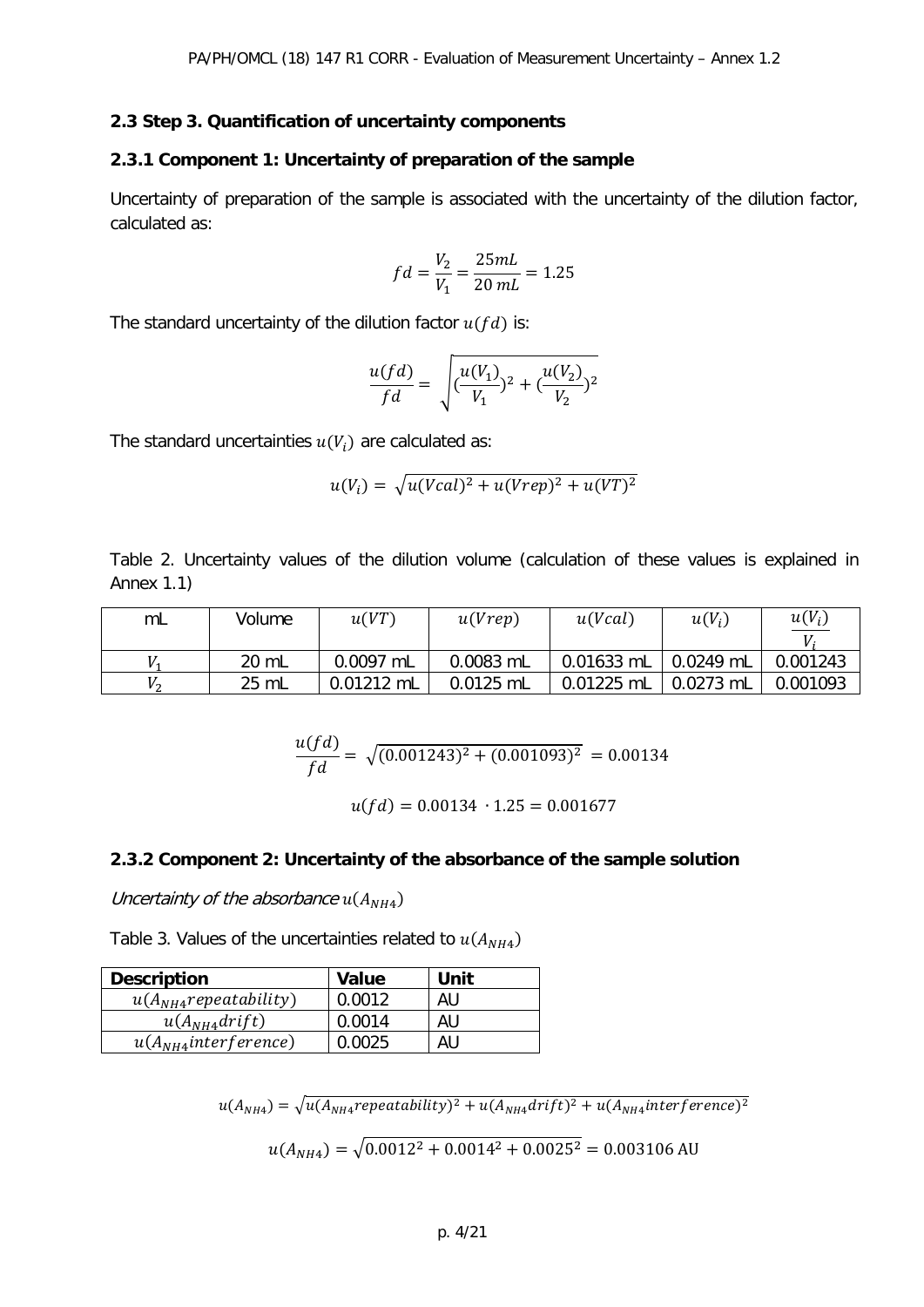| <b>Description</b> | Value    | Unit  |
|--------------------|----------|-------|
| $u(A_{NH4})$       | 0.00311  | AU    |
| $u(\Delta C_{dc})$ | $0.002*$ | mg/mL |

\*The uncertainty of Δ $\mathcal{C}_{dc}$  is established based on experience to 0.002 mg/mL.

#### **2.3.3 Component 3 Uncertainty of the slope and intercept of the calibration curve**

There are four main sources of uncertainty to consider when estimating uncertainty of the estimated concentration  $x_{pred}$ .

- 1. Random variations in absorbance (both reference  $y_i$  and measured  $y_{obs}$ ).
- 2. Random effects in assigned reference value,  $x_i$ .
- 3. Constant unknown offset on  $x_i$  and  $y_i$ .
- 4. The assumption of linearity may not be valid [3].

However, the most significant of these sources is the first source, i.e. random variations in measurement of  $y_i$  and  $y_{obs}$ , which are estimated from the residual standard deviation S [1, 4].

$$
S(residual) = \sqrt{\frac{\sum_{j=1}^{n} [Ai - (a + b \cdot c_i)]^2}{n - 2}}
$$

$$
S(residual) = \sqrt{\frac{\sum_{i=0}^{n} [y_i - y_c]^2}{n - 2}}
$$

Estimation of the uncertainties was performed by the following equations:

$$
S(b) = \frac{S(residual)}{\sqrt{\sum (xi - \bar{x})^2}}
$$

 $\overline{\mathbf{1}}$ 

$$
S(a) = S(residual) \cdot \sqrt{\left| \frac{\sum (xi^2)}{n \sum (xi - \bar{x})^2} \right|}
$$

Table 5. Calibration results

|      | $x \text{ (mg/ml)}$ | y(AU)    |            | $x_i^2$ |                                                  |         | $(x-x_{mean}) = A \t  (x-x_{mean})^2 \t  (y-y_{mean}) = B \t  (y-y_{mean})^2$ |                                    | $A^*B$    | $\mathbf{v}_c$      | $(yi-yc)^2$         |
|------|---------------------|----------|------------|---------|--------------------------------------------------|---------|-------------------------------------------------------------------------------|------------------------------------|-----------|---------------------|---------------------|
|      | 0                   | 0.0011   |            |         |                                                  |         |                                                                               |                                    |           |                     |                     |
|      | 0.05                | 0.129    |            | 0.0025  | $-0.1700$                                        | 0.02890 | $-0.3917$                                                                     | 0.1534                             | 0.0666    |                     | 0.1224439 4.298E-05 |
|      | 0.1                 | 0.236    |            | 0.01    | $-0.1200$                                        | 0.01440 | $-0.2847$                                                                     | 0.0811                             | 0.0342    |                     | 0.2395781.280E-05   |
|      | 0.2                 | 0.4696   |            | 0.04    | $-0.0200$                                        | 0.00040 | $-0.0511$                                                                     | 0.0026                             | 0.0010    |                     | 0.4738463 1.803E-05 |
|      | 0.25                | 0.59     |            | 0.0625  | 0.0300                                           | 0.00090 | 0.0693                                                                        | 0.0048                             | 0.0021    | 0.5909805 9.614E-07 |                     |
|      | 0.5                 | 1.1789   |            | 0.25    | 0.2800                                           | 0.07840 | 0.6582                                                                        | 0.4332                             | 0.1843    |                     | 1.17665125.057E-06  |
| Mean | 0.2200              | 0.5207   | <b>Sum</b> | 0.36500 |                                                  | 0.12300 |                                                                               | 0.67512                            | 0.28815   |                     | 0.0000798           |
|      |                     |          |            |         |                                                  |         |                                                                               |                                    |           |                     |                     |
|      |                     |          |            | m=5     |                                                  |         |                                                                               |                                    |           |                     |                     |
|      | $b(Slope)$          | 2.342683 |            |         | $\mathbf{v}_0 = 2.342683 \mathbf{x}_1 + 0.00531$ |         |                                                                               | $\mathsf{S}_{\mathsf{(Residual)}}$ | 0.0051586 |                     |                     |
|      | a(Interc)           | 0.00531  |            |         |                                                  |         |                                                                               | $ s_{b} $                          | 0.014709  |                     |                     |
|      |                     |          |            |         |                                                  |         |                                                                               |                                    | 0.0039741 |                     |                     |
|      | R <sub>2</sub>      | 0.999882 |            |         |                                                  |         |                                                                               | $ s_a $                            |           |                     |                     |
|      |                     |          |            |         |                                                  |         |                                                                               |                                    |           |                     |                     |

Therefore,  $y = 0.00531 + 2.34268x$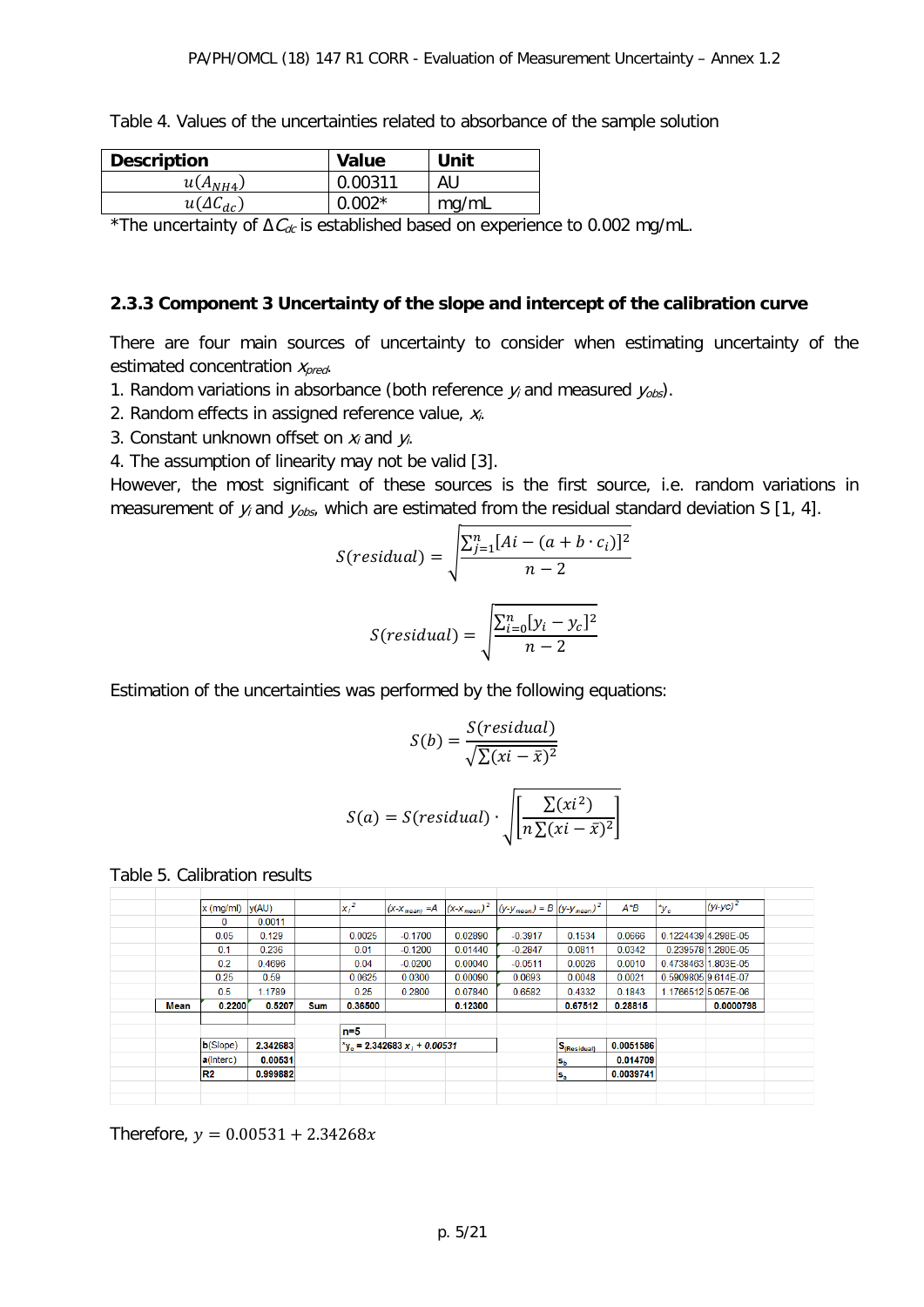Using this equation  $y_c$  can be calculated with known values for x and their corresponding square of difference, i.e.  $[y_i - y_c]^2$ .

$$
S(residual) = \sqrt{\frac{\sum_{i=0}^{n} [y_i - y_c]^2}{n - 2}} = \sqrt{\frac{7.9835 \cdot 10^{-5}}{3}} = 0.0051586 \text{ AU}
$$

$$
S(b) = \frac{S(residual)}{\sqrt{\sum (xi - \bar{x})^2}} = \frac{0.0051586}{\sqrt{0.12300}} = 0.014709 \text{ AU} \cdot \text{L/mg}
$$

$$
S(a) = S(residual) \cdot \sqrt{\left[\frac{\sum (xi)^2}{n \sum (xi - \bar{x})^2}\right]} = 0.00477 \cdot \sqrt{\frac{0.365}{5 \cdot 0.1230}} = 0.0039741 \text{ AU}
$$

The standard uncertainty of  $a$  and  $b$  are approximation of the uncertainties. Because it neglects the systematic effects that impact all the points on the regression line. Furthermore, it neglects the correlation between  $a$  and  $b$ .

# **2.4 Step 4. Calculation of combined standard uncertainty and expanded uncertainty**

The combined uncertainty is estimated by the following procedure, assuming that all variables are independent, i.e. there is no correlation between the measured values.

$$
u_c=\sqrt{\left[\left(\frac{\delta c_{NH4}}{\delta A_{NH4}}\right)^2\cdot u^2(A_{NH4})+\left(\frac{\delta c_{NH4}}{\delta a}\right)^2\cdot u^2(a)+\left(\frac{\delta c_{NH4}}{\delta b}\right)^2\cdot u^2(b)+\left(\frac{\delta c_{NH4}}{\delta f d}\right)^2\cdot u^2 (fd)+\left(\frac{\delta c_{NH4}}{\delta a c d c}\right)^2\cdot u^2 (\Delta C d c)\right]}
$$

Replacing  $\partial C_{sample}$  / $\partial X_i$  by  $c_i$  the equation can be written as:

```
u_c = \sqrt{ [c^2(A_{NH4}) \cdot u^2(A_{NH4}) + c^2(a) \cdot u^2(a) + c^2(b) \cdot u^2(b) + c^2(fd) \cdot u^2(fd) + u^2(dCdc) \cdot u^2(dCdc)]}
```
The partial derivatives  $(\partial_v / \partial_x)$  or sensitivity coefficients  $(c_i)$  describes how the output estimate (y or  $C_{NH4}$ ) varies with changes in the values of the input estimates [4].

 $u(y) = |c_i| \cdot u(x_i)$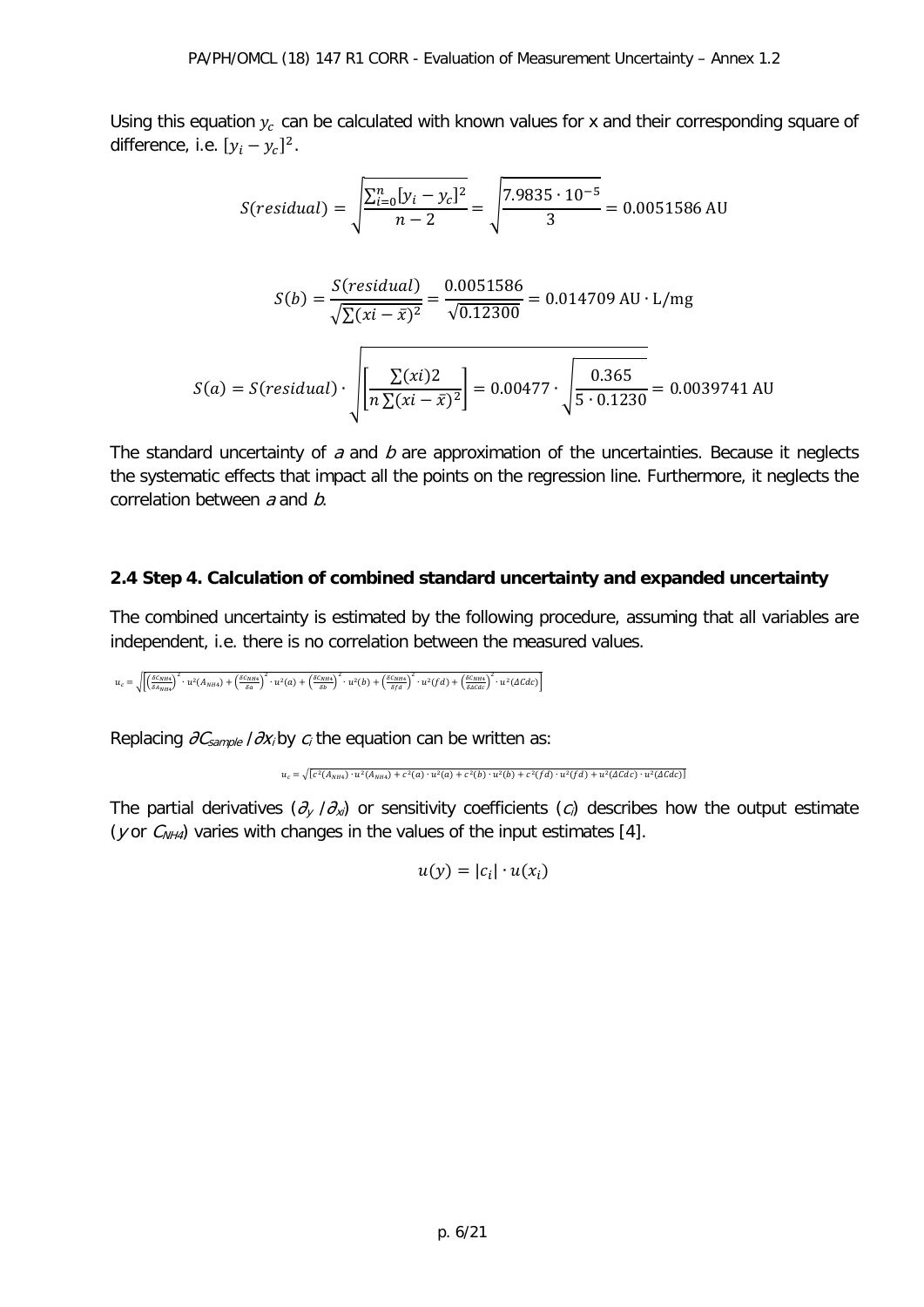|             |          |          |                                                           | u(x)                                          |           | 0.0031064 0.0039741   | 0.014709      | 0.00167677                        | 0.002     |        |
|-------------|----------|----------|-----------------------------------------------------------|-----------------------------------------------|-----------|-----------------------|---------------|-----------------------------------|-----------|--------|
|             |          |          |                                                           | Quantity                                      | $A_{HH4}$ | a                     | b             | fd                                | $AC_{dc}$ |        |
| Quantity    | Value    | u        | Unit                                                      | A <sub>NH4</sub>                              | 0.3982064 | 0.3951                | 0.3951        | 0.3951                            | 0.3951    |        |
| $A_{NHA}$   | 0.3951   | 0.003106 | <b>AU</b>                                                 | a                                             |           | $0.0053098$ 0.0092839 | 0.0053098     | 0.005309756                       | 0.0053098 |        |
| а           | 0.00531  | 0.003974 | <b>AU</b>                                                 | b                                             | 2.3426829 | 2.3426829 2.3573919   |               | 2.342682927                       | 2.3426829 |        |
| ь           | 2.342683 | 0.014709 | AUxL/mg                                                   | fd                                            | 1.25      | 1.25                  | 1.25          | 1.25167677                        | 1.25      |        |
| fd          | 1.25     | 0.001677 | <b>Unitless</b>                                           | $AC_{dc}$                                     | $\bf{0}$  | $\mathbf 0$           | $\Omega$      | $\bf{0}$                          | 0.002     |        |
| $AC_{dc}$   | ١o       | 0.002    | mg/L                                                      |                                               |           |                       |               |                                   |           |        |
|             |          |          |                                                           |                                               |           |                       |               |                                   |           |        |
| $ C_{NHA} $ | 0.207983 | mg/L     |                                                           | $ {\bf C}_{\sf NHA} $                         | 0.2096    | 0.2059                | 0.2067        | 0.2083                            | 0.2100    |        |
|             |          |          |                                                           |                                               |           |                       |               |                                   |           |        |
|             |          |          |                                                           | $\Delta C_{\text{NHA}} = c_i$ . u             | 0.0017    | $-0.0021$             | $-0.0013$     | 0.0003                            | 0.0020    |        |
|             |          |          |                                                           | $(ci . u(xi))2$                               | 0.000003  | 0.000004              | 0.000002      | 0.0000001                         | 0.000004  |        |
|             |          |          |                                                           | Indexes                                       | 21.1%     | 34.6%                 | 12.9%         | 0.6%                              | 30.8%     | 100.0% |
|             |          |          |                                                           | $\sum [ci, u(xi)]^2$                          | 0.000013  |                       |               |                                   |           |        |
|             |          |          |                                                           |                                               |           |                       |               |                                   |           |        |
|             |          |          | $u(C_{NHA}) = \left[\sum [ci \cdot u(xi)]^2\right]^{1/2}$ | $ u(\mathbf{C}_{\mathsf{N}\mathsf{H4}}) $     | 0.0036064 |                       |               | $u(C_{NH4}) = \sum [ci, u(xi)]^2$ |           |        |
|             |          |          |                                                           | $\boldsymbol{U}_{\text{Expand}}$              | 0.0072    |                       | $k=2$         |                                   |           |        |
|             |          |          |                                                           |                                               |           |                       |               |                                   |           |        |
|             |          |          |                                                           | $(lndex)^2$                                   | 0.0446    | 0.1195                | 0.0168        | 0.0000                            | 0.0946    |        |
|             |          |          |                                                           | $\vert d_{f} \vert$                           | 30        | 4                     | 4             | 30                                | 30        |        |
|             |          |          |                                                           |                                               |           |                       |               |                                   |           |        |
|             |          |          |                                                           | $ $ (Index) <sup>2</sup> /d <sub>r</sub>      | 0.0015    | 0.0299                | 0.0042        | 0.0000                            | 0.0032    |        |
|             |          |          |                                                           |                                               |           |                       |               |                                   |           |        |
|             |          |          |                                                           | $\Sigma$ (Index) <sup>2</sup> /d <sub>t</sub> | 0.0387    |                       |               |                                   |           |        |
|             |          |          |                                                           |                                               | 26        |                       | $k \approx 2$ |                                   |           |        |

Table 6 Estimation of the combined uncertainty by the spread sheet approach

$$
u(C_{NH4}) = \sqrt{[c_i^2 \cdot u^2(x_i)]} = \sqrt{\sum [(\Delta C_{NH4})^2]} = 0.0036 mg/mL
$$

Hence,  $C_{NH_4^{+}}$ = 0.208  $\pm$  0.0072 mg/L ( $k$  = 2, approximately 95% level of confidence).

 $K = 2$  is commonly used for calculation of expanded uncertainty. This value is appropriate when Type B uncertainty components dominate the uncertainty budget or when type A components have been established with  $\geq$  30 repeated measurements [5]. When Type A uncertainties dominate and where there are fewer than 30 degrees of freedom, a larger coverage factor is required [5]. The coverage factor in such cases is calculated by taking into account the effective degree of freedom  $(df_{\text{eff}})$ , which is calculated by either of the following equations [2, 5].

$$
df_{eff} = \frac{1}{\sum \frac{Index_i^2}{df_i}}
$$

The effective degree of freedom can also be calculated by the Welch-Satterthwaite formula [5]:

$$
d_{eff} = \frac{u_c^4(y)}{\sum \frac{[c_i u(x_i)]^4}{df_i}}
$$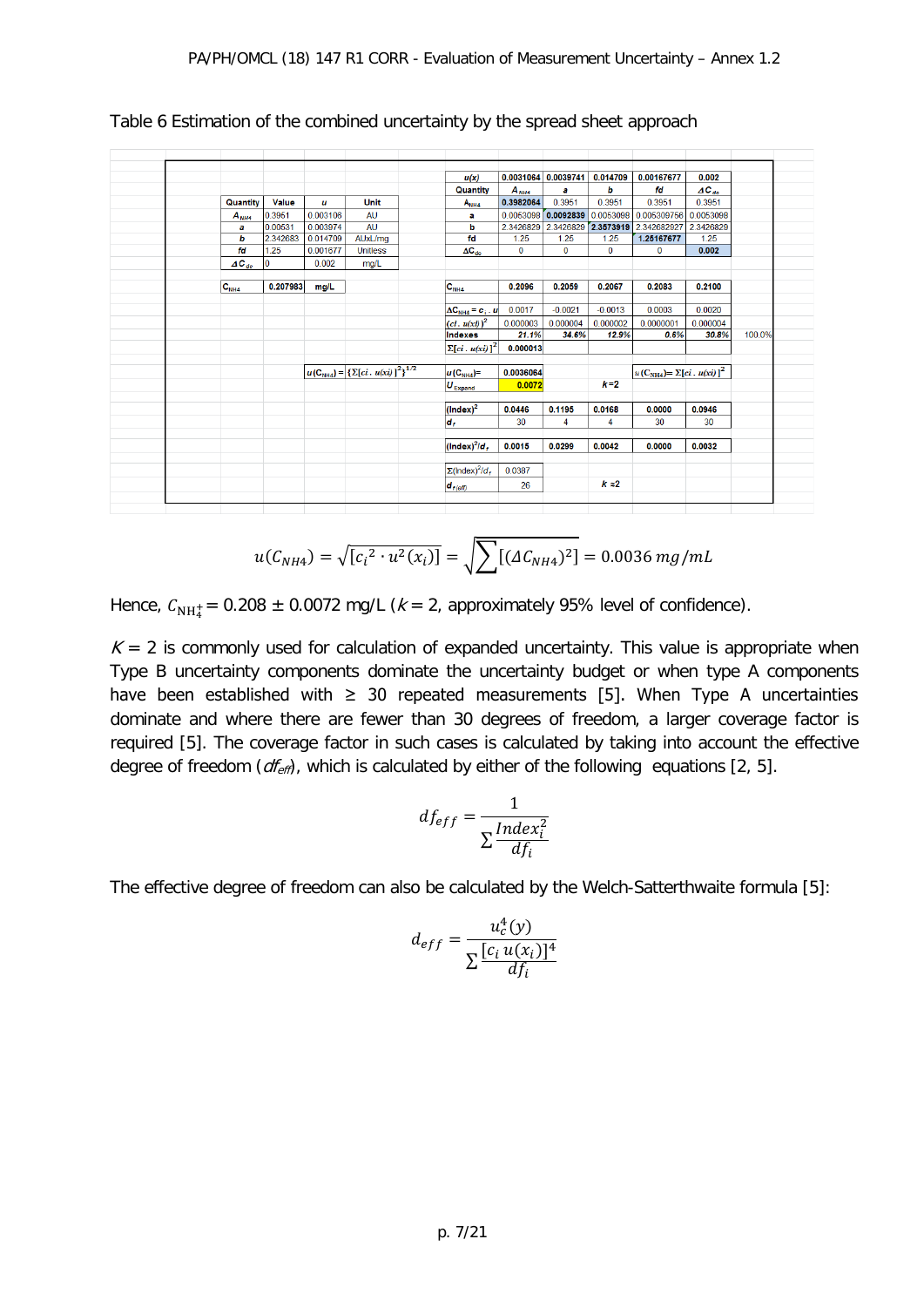Table 7 Calculation of the effective degree of freedom according to the Welch-Satterthwaite formula [5]

| $c_i \times u(A_{NH4})$     | $ C_i \times U_{(Intercept)} $                                                                                                                                           | $C_i$ X $U_{(Slope)}$                     | $C_i X U_{(df)}$     | $C_i$ X $U_{(\Delta C d c)}$                   |
|-----------------------------|--------------------------------------------------------------------------------------------------------------------------------------------------------------------------|-------------------------------------------|----------------------|------------------------------------------------|
| 0.0017                      | $-0.0021$                                                                                                                                                                | $-0.0013$                                 | 0.0003               | 0.0020                                         |
| $[c_i \times u(A_{NH4})]^4$ | $[C_i \times U_{(Intercept)}]^4$                                                                                                                                         | $\left[C_i X U_{(\text{Slope})}\right]^4$ | $[C_i X U_{(df)}]^4$ | $\left[C_i X U_{(\Delta \text{Cdc})}\right]^4$ |
| 0.00                        | 2.02191E-11                                                                                                                                                              | 2.83604E-12                               | 1.405E-14            | 1.6E-11                                        |
| $df_i$                      | $df_i$                                                                                                                                                                   | df,                                       | $df_i$               | $df_i$                                         |
| 30                          | 4                                                                                                                                                                        | 4                                         | 30                   | 30                                             |
|                             | $[c_i \times u(A_{NH4})]^4$ /df $[(c_i \times u_{(Intercept)}]^4$ /df $[(c_i \times u_{(Slope)})^4$ /df $[(c_i \times u_{(df)}]^4$ /df $[(c_i \times u_{(ACdci)}]^4$ /df |                                           |                      |                                                |
| 2.51605E-13                 | 5.05477E-12                                                                                                                                                              | 7.0901E-13                                | 4.6833E-16           | 5.33333E-13                                    |
| <b>Sum</b>                  | 6.54919E-12                                                                                                                                                              |                                           |                      |                                                |
|                             |                                                                                                                                                                          |                                           |                      |                                                |
| $u_c$                       | $(u_{c})^{4}$                                                                                                                                                            |                                           |                      |                                                |
| 0.0036                      | 1.70212E-10                                                                                                                                                              |                                           | $df_{\text{eff}}$    | 26.0                                           |
|                             |                                                                                                                                                                          |                                           |                      |                                                |

$$
u_c(C_{NH_4}) = \sqrt{\sum (\Delta C_{NH_4})^2} = 0.0036 \text{ mg/L}
$$

# **Calculation of the output quantity**

$$
C_{\text{NH}_4^+} = \left[\frac{A_{sample} - a}{b}\right] \cdot \frac{20}{25} + C_{dc} = \left[\frac{0.3951 - 0.00531}{2.342683}\right] \cdot 1.25 + 0 = 0.208 \text{ mg/L}
$$

Hence,  $C_{NH_4^+} = 0.208 \pm 0.007$  mg/l (k  $\, = 2$ , approximately 95% level of confidence)

The contribution of each uncertainty source to the combined uncertainty is depicted in the figure 2. As seen the dilution factor  $(f_d)$  is the minor uncertainty source.



Fig. 2 Contribution of each uncertainty source to the combined uncertainty.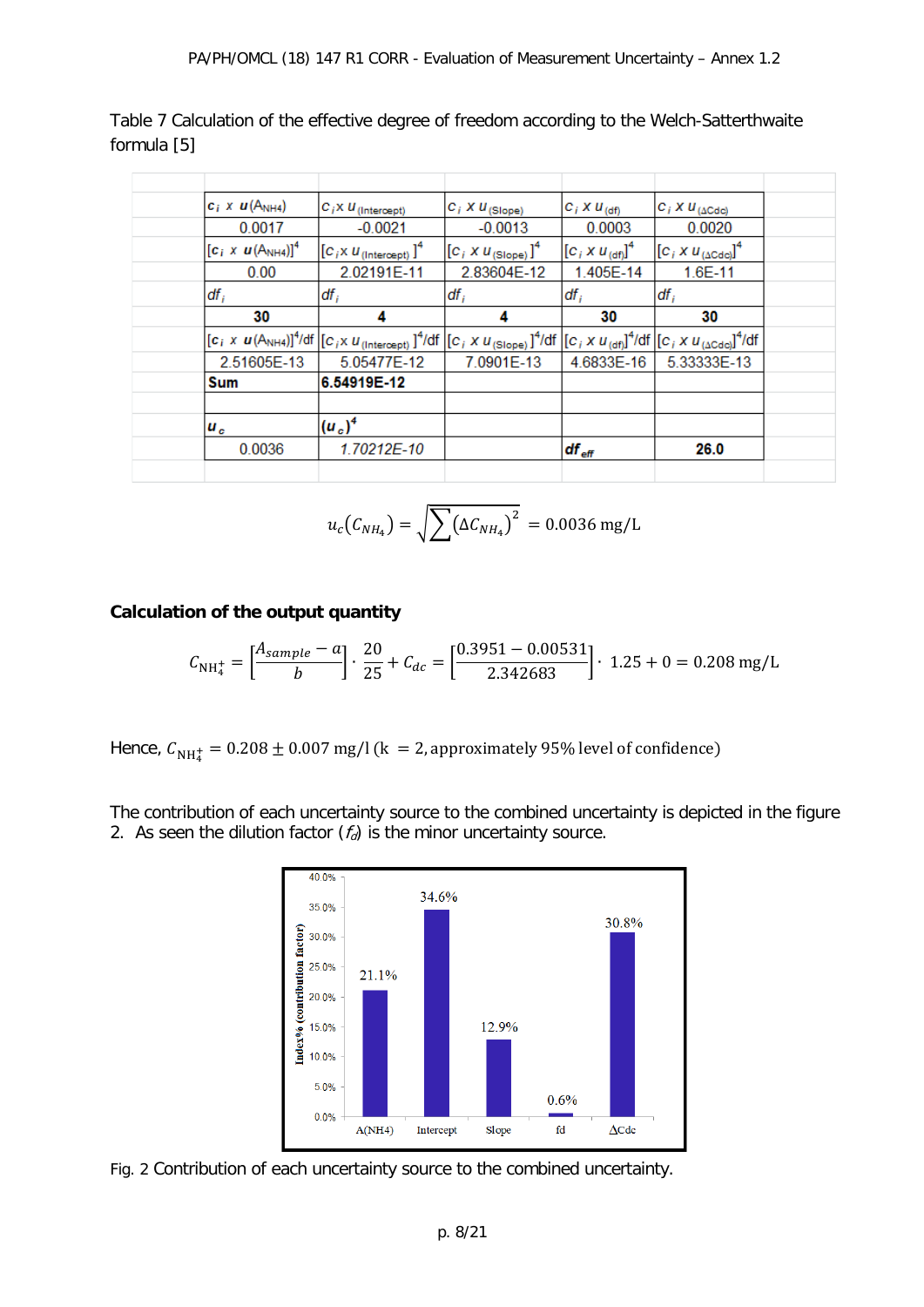# **Approach 2**

The purpose is to estimate the uncertainty for the determination of ammonium ions in water by taking into account the uncertainties in the reference standard solutions and the determined NH<sub>4</sub>+ concentration ( $u(C_0)$  or  $u(Cx_{obs})$  [3].

## **2.1 Step 1. Specification of a measurand**

The output quantity  $(\mathcal{C}_{\mathrm{NH}_4^+})$  is calculated by means of the following function [2]:

$$
(\mathcal{C}_{\mathrm{NH}_4^+}) = c_0 \cdot f d + \Delta C_{dc}
$$

Where:

 $\sigma_0 = \left[\frac{A_{NH4}-a}{b}\right]$ 

 $A_{NH4}$ : measured absorbance of the sample solution a and b: intercept and slope of the calibration curve  $(y = 0.00531 + 2.34268x)$  $\Delta C_{dc}$ : Component taking into account impurities

# **2.2 Step 2. Identification of uncertainty sources**

Each of the parameters that affect the value of the measurand are shown as a cause and effect diagram (Fig. 1) [1,2].



Fig. 1 Cause and effect diagram for determination of  $C_{\rm NH_4^+}$ 

# **2.3 Step 3. Quantification of uncertainty components**

#### **2.3.1 Component 1: Uncertainty of preparation of the sample**

Uncertainty of preparation of the sample is associated with the uncertainty of the dilution factor, calculated as:

$$
fd = \frac{V_2}{V_1} = \frac{25mL}{20 mL} = 1.25
$$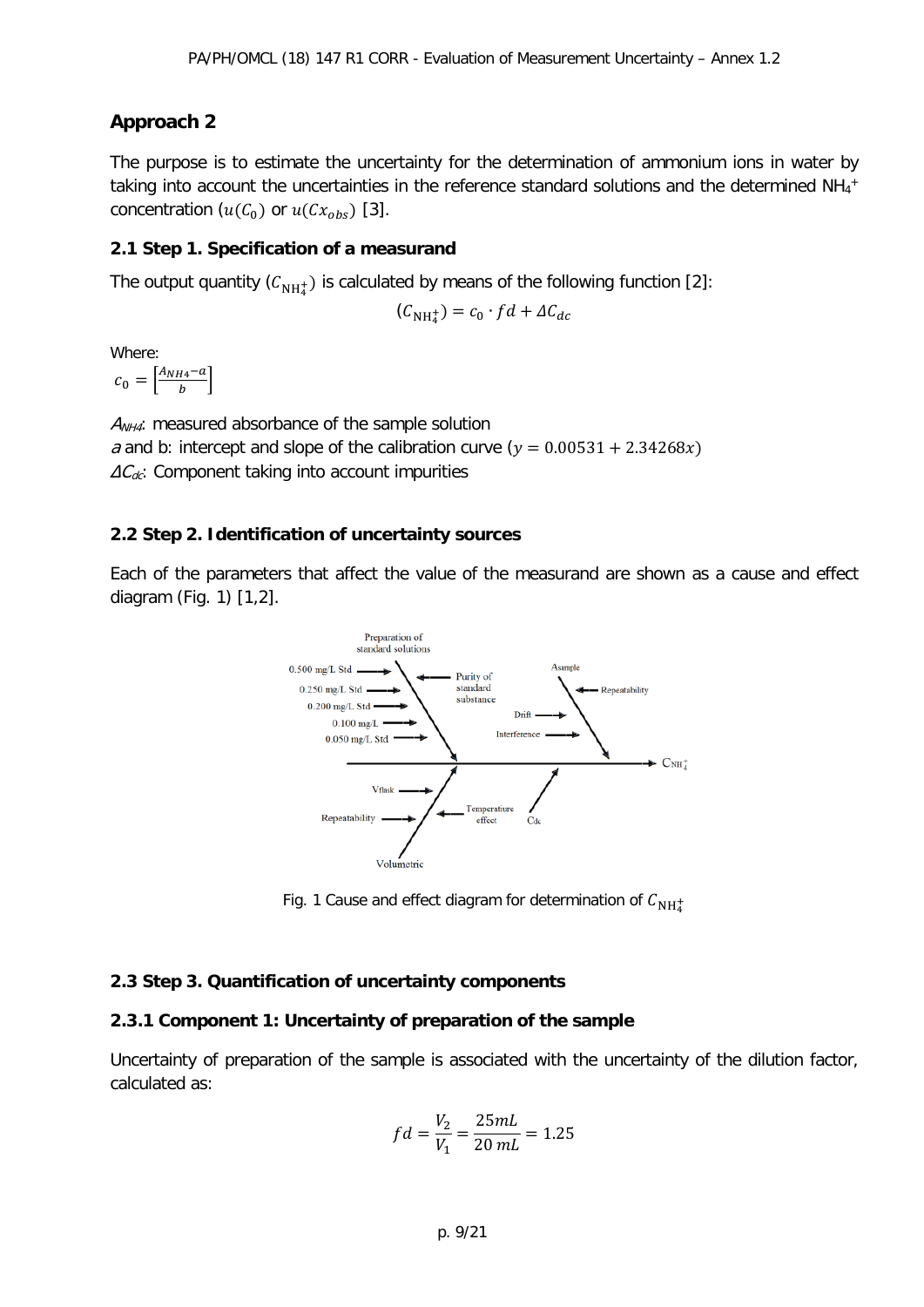The standard uncertainty of the dilution factor  $u(fd)$  is:

$$
\frac{u(fd)}{fd} = \sqrt{(\frac{u(V_1)}{V_1})^2 + (\frac{u(V_2)}{V_2})^2}
$$

The standard uncertainties  $u(V_i)$  are calculated as:

$$
u(V_i) = \sqrt{u(Vcal)^2 + u(Vrep)^2 + u(VT)^2}
$$

Table 2. Uncertainty values of the dilution volume (calculation of these values is explained in Anex 1.1)

| mL                | Volume | u(VT)        | u(Vrep)   | u(Vcal)    | $u(V_i)$    | $u(V_i)$<br>$U$ . |
|-------------------|--------|--------------|-----------|------------|-------------|-------------------|
|                   | 20 mL  | 0.0097 mL    | 0.0083 mL | 0.01633 mL | 0.0207 mL   | 0.00104           |
| $V_{\mathcal{D}}$ | 25 mL  | $0.01212$ mL | 0.0125 mL | 0.01225 mL | $0.0213$ mL | 0.00085           |

$$
\frac{u(fd)}{fd} = \sqrt{(0.00104)^2 + (0.00085)^2} = 0.00134
$$

 $u(fd) = 0.00166 \cdot 1.25 = 0.001677$ 

## **2.3.2 Component 2 Preparation of reference standard solutions**

The reference standard solutions were prepared from a 1.000 mg/L commercial solution, according to the following scheme. As there is no information regarding the level of confidence stated for the uncertainty of the stock solution, its uncertainty was disregarded.

Table 3. Preparation scheme for standard solutions

| Sample       | $V_{\footnotesize \rm Stock}$<br>(mL) | V <sub>Final</sub><br>(mL) | Concentration, $x_i$<br>(mg/L) |
|--------------|---------------------------------------|----------------------------|--------------------------------|
| <b>Blank</b> |                                       |                            |                                |
| Ref Std 1    | 5                                     | 100                        | 0.05                           |
| Ref Std 2    | 5                                     | 50                         | 0.10                           |
| Ref Std 3    | 5                                     | 25                         | 0.20                           |
| Ref Std 4    | 5                                     | 20                         | 0.25                           |
| Ref Std 5    | 5                                     | 10                         | 0.50                           |

 $\mathcal{C}_{final} = \frac{V_{stock\,solution}\cdot C_{stock\, solution}}{V_{final}}$ 

The estimated standard uncertainties  $u(V_i)$  are shown in Table 4.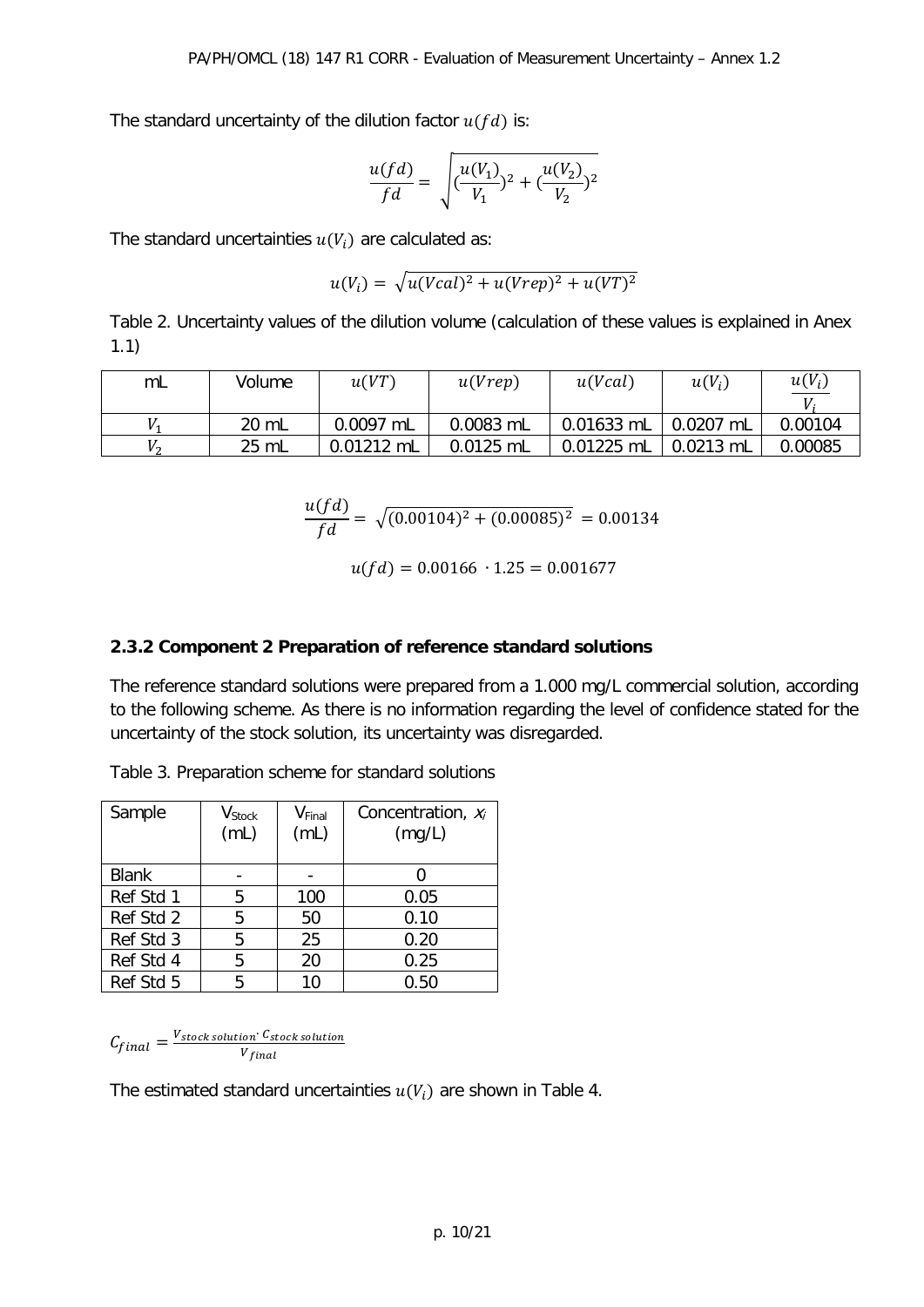| Table 4. Uncertainty values of the dilution volume (calculation of these values is explained in |  |  |  |
|-------------------------------------------------------------------------------------------------|--|--|--|
| Annex $1.1$ )                                                                                   |  |  |  |

|         | Volume          | $u(VT)$ mL | $u(Vrep)$ mL | $u(Vcal)$ mL | $u(V_i)$<br>mL | $u(V_i)$ |
|---------|-----------------|------------|--------------|--------------|----------------|----------|
|         |                 |            |              |              |                | $V_i$    |
| $V_{1}$ | 5 mL            | 0.0024     | 0.0010       | 0.01633      | 0.0165         | 0.00331  |
| $V_{2}$ | $10 \mathrm{m}$ | 0.00485    | 0.0021       | 0.01633      | 0.0172         | 0.00172  |
| $V_3$   | 20 mL           | 0.00970    | 0.0083       | 0.01633      | 0.0207         | 0.00104  |
| $V_4$   | 25 mL           | 0.1212     | 0.0125       | 0.01225      | 0.0213         | 0.00085  |
| $V_5$   | 50 mL           | 0.02425    | 0.0128       | 0.03266      | 0.0426         | 0.00085  |
| $V_6$   | 100 mL          | 0.04850    | 0.0333       | 0.0408       | 0.0716         | 0.00072  |

The uncertainties of the reference standard solutions are summarised in tables 5-9.

Table 5. Uncertainty values of the dilution volume of the first reference solution

| Uncertainty                   | Quantity       | Uncertainty | Relative    |
|-------------------------------|----------------|-------------|-------------|
| component                     |                |             | uncertainty |
| $\mathsf{V}_{\mathsf{Stock}}$ | $5 \text{ mL}$ | $0.0165$ mL | 0.00331     |
| <b>V</b> Final                | 100 mL         | 0.0716 mL   | 0.00072     |

The concentration of the first standard solution is calculated as:

$$
C_{ref1} = \frac{5 mL \cdot 1.000 mg/mL}{100 mL} = 0.050 mg/mL
$$

The uncertainty of the concentration of the first reference solution is:

$$
\frac{u(C_{ref1})}{C_{ref1}} = \sqrt{(0.00331)^2 + (0.00072)^2} = 0.00338
$$

$$
u(C_{ref1}) = 0.00338 \cdot 0.05 = 0.000169 mg/mL
$$

Table 6. Uncertainty values of the dilution volume of the second reference solution

| Uncertainty                   | Quantity       | Uncertainty | Relative    |
|-------------------------------|----------------|-------------|-------------|
| component                     |                |             | uncertainty |
| $\mathsf{V}_{\mathsf{Stock}}$ | $5 \mathrm{m}$ | $0.0165$ mL | 0.00331     |
| $\mathsf{V}_{\mathsf{Final}}$ | 50 mL          | $0.0426$ mL | 0.00085     |

The concentration of the second standard solution is calculated as:

$$
C_{ref2} = \frac{5 mL \cdot 1.000 mg/mL}{50 mL} = 0.100 mg/mL
$$

The uncertainty of the concentration of the second reference solution is:

$$
\frac{u(C_{ref2})}{C_{ref2}} = \sqrt{(0.00331)^2 + (0.00085)^2} = 0.00342
$$
  

$$
u(C_{ref2}) = 0.00342 \cdot 0.100 = 0.000342 mg/mL
$$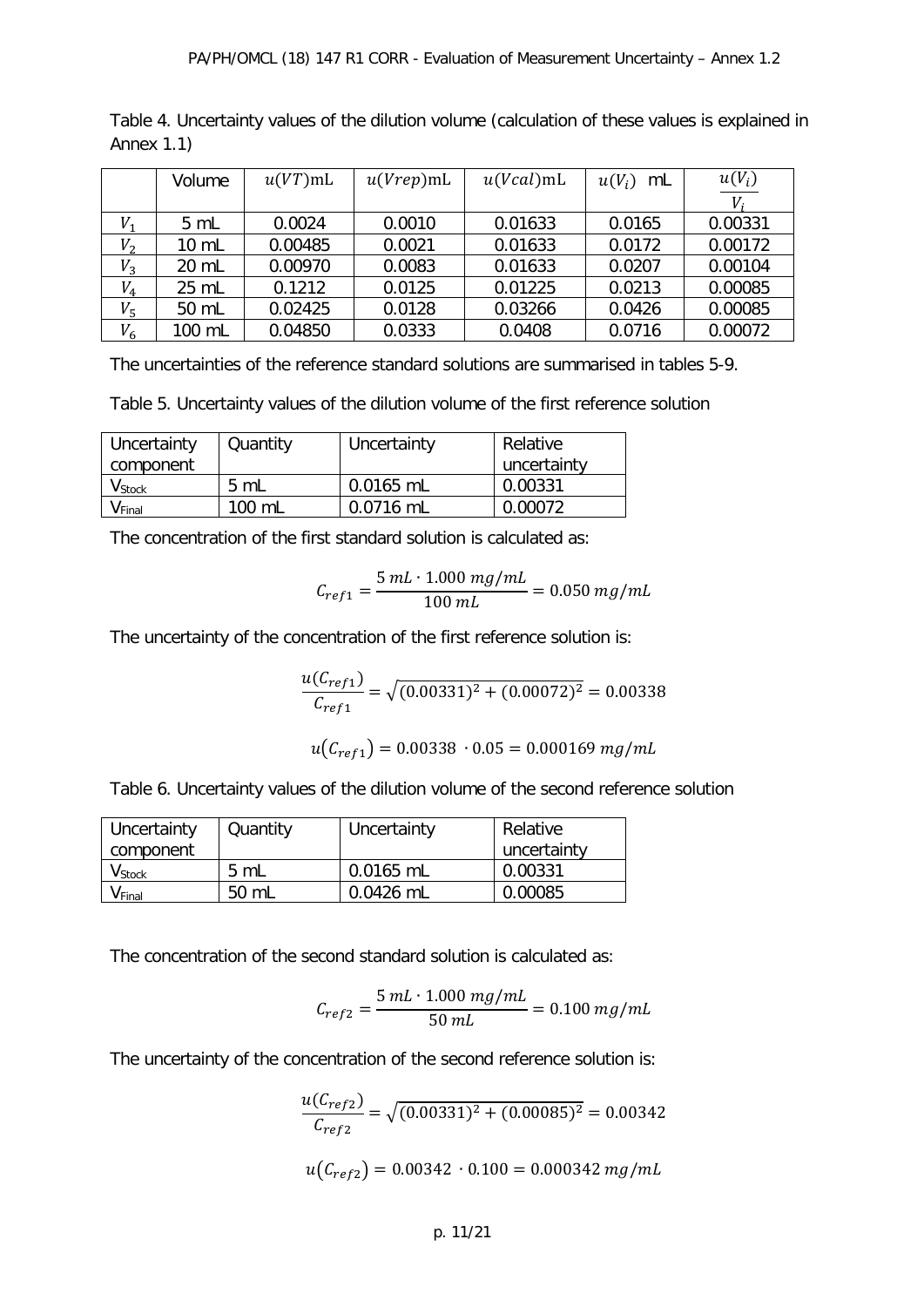| Uncertainty                   | Quantity       | Uncertainty | Relative    |
|-------------------------------|----------------|-------------|-------------|
| component                     |                |             | uncertainty |
| $\mathsf{V}_{\mathsf{Stock}}$ | $5 \text{ mL}$ | $0.0165$ mL | 0.00331     |
| V Final                       | 25 mL          | $0.0213$ mL | 0.00085     |

Table 7. Uncertainty values of the dilution volume of the third reference solution

The concentration of the third standard solution is calculated as:

$$
C_{ref3} = \frac{5 mL \cdot 1.000 mg/mL}{25 mL} = 0.200 mg/mL
$$

The uncertainty of the concentration of the third reference solution is:

$$
\frac{u(C_{ref3})}{C_{ref3}} = \sqrt{(0.00331)^2 + (0.00085)^2} = 0.003416
$$
  

$$
u(C_{ref3}) = 0.003416 \cdot 0.200 = 0.000683 mg/mL
$$

Table 8. Uncertainty values of the dilution volume of the fourth reference solution

| Uncertainty                   | Quantity       | Uncertainty | Relative    |
|-------------------------------|----------------|-------------|-------------|
| component                     |                |             | uncertainty |
| $\mathsf{V}_{\mathsf{Stock}}$ | $5 \mathrm{m}$ | 0.0165 mL   | 0.00331     |
| $V_{Final}$                   | 20 mL          | $0.0207$ mL | 0.00104     |

The concentration of the fourth standard solution is calculated as:

$$
C_{ref4} = \frac{5 mL \cdot 1.000 mg/mL}{20 mL} = 0.250 mg/mL
$$

The uncertainty of the concentration of the fourth reference solution is:

$$
\frac{u(C_{ref4})}{C_{ref4}} = \sqrt{(0.00331)^2 + (0.00104)^2} = 0.003466
$$
  

$$
u(C_{ref4}) = 0.003466 \cdot 0.250 = 0.000867 mg/mL
$$

Table 9. Uncertainty values of the dilution volume of the fifth reference solution

| Uncertainty                   | Quantity        | Uncertainty | Relative    |
|-------------------------------|-----------------|-------------|-------------|
| component                     |                 |             | uncertainty |
| $\mathsf{V}_{\mathsf{Stock}}$ | $5 \text{ mL}$  | 0.0165 mL   | 0.00331     |
| $\mathsf{V}_{\mathsf{Final}}$ | $10 \text{ mL}$ | $0.0172$ ml | 0.00172     |

The concentration of the fifth standard solution is calculated as:

$$
C_{ref5} = \frac{5 \, mL \cdot 1.000 \, mg/mL}{50 \, mL} = 0.500 \, mg/mL
$$

p. 12/21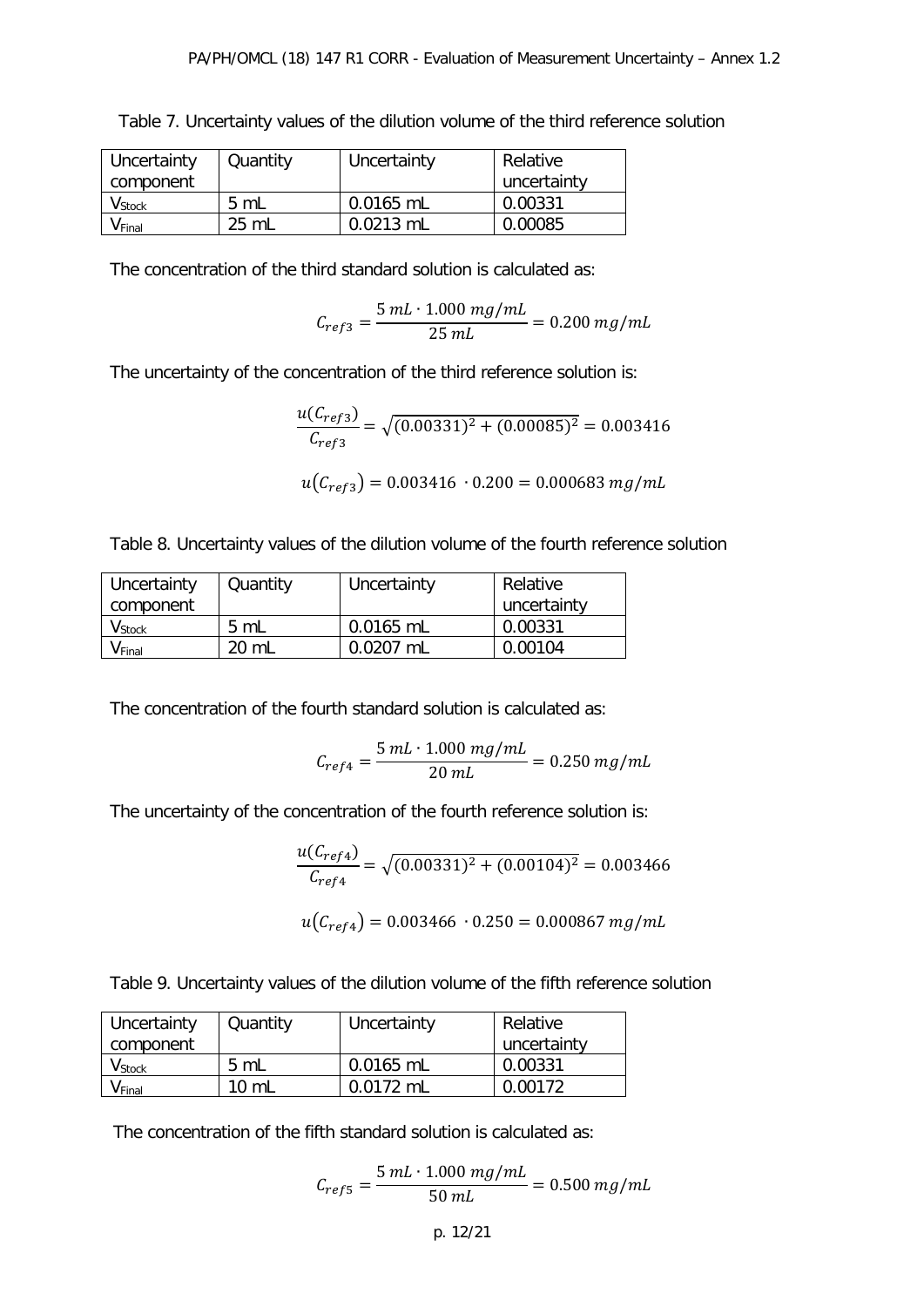The uncertainty of the concentration of the fifth reference solution is:

$$
\frac{u(C_{ref5})}{C_{ref5}} = \sqrt{(0.00331)^2 + (0.00172)^2} = 0.00373
$$
  

$$
u(C_{ref5}) = 0.00373 \cdot 0.500 = 0.001863 \, mg/mL
$$

#### **2.3.3 Component 3. Uncertainty of the slope and intercept of the calibration curve**

There are four main sources of uncertainty to consider when estimating uncertainty of the estimated concentration  $x_{pred}$ .

- 1. Random variations in absorbance (both reference  $y_i$  and measured  $y_{obs}$ ).
- 2. Random effects in assigned reference value,  $x_i$ .
- 3. Constant unknown offset on  $x_i$  and  $y_i$ .
- 4. The assumption of linearity may not be valid [1].

However, the most significant of these sources is the first source, i.e., random variations in measurement of  $y_i$  and  $y_{obs}$ , which are estimated from the residual standard deviation S [1, 4].

$$
S(residual) = \sqrt{\frac{\sum_{j=1}^{n} [Ai - (a + b \cdot c_i)]^2}{n - 2}}
$$

$$
S(residual) = \sqrt{\frac{\sum_{i=0}^{n} [y_i - y_c]^2}{n - 2}}
$$

The uncertainty in  $x_{obs}$  (the determined concentration) is estimated as:

$$
u(x_{obs}) = \frac{S(residual)}{b}
$$

|              | Concentration, $x_i$ | Absorbance, yi |
|--------------|----------------------|----------------|
|              | (mg/L)               | (AU)           |
| <b>Blank</b> |                      | 0.0010         |
| Ref Std 1    | 0.05                 | 0.1290         |
| Ref Std 2    | 0.10                 | 0.2360         |
| Ref Std 3    | 0.20                 | 0.4696         |
| Ref Std 4    | 0.25                 | 0.5900         |

Ref Std 5  $\vert$  0.50  $\vert$  1.1789

Table 10. Concentration levels of reference standards and their responses (AU)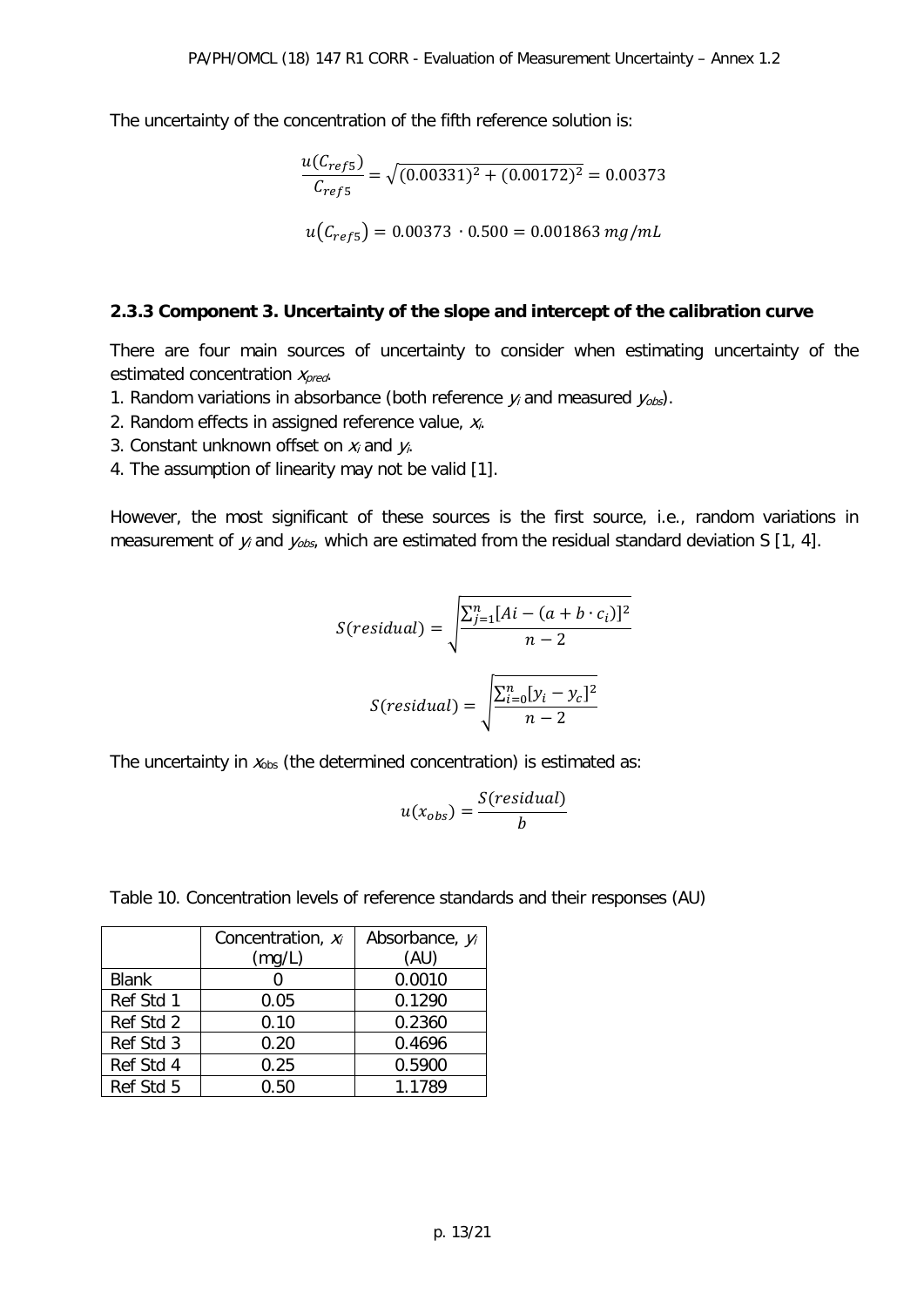|      | $x$ (mg/ml) | y(AU)     |            | $ X_i ^2$                | $(X-X_{mean}) = A$                              |         | $ (x-x)_{mean} ^2$ $ (y-y)_{mean}  = B (y-y)_{mean} ^2$ |                  | $A^*B$    | $^*y_c$             | $(yi-yc)^2$         |
|------|-------------|-----------|------------|--------------------------|-------------------------------------------------|---------|---------------------------------------------------------|------------------|-----------|---------------------|---------------------|
|      | 0           | 0.0011    |            |                          |                                                 |         |                                                         |                  |           |                     |                     |
|      | 0.05        | 0.129     |            | 0.0025                   | $-0.1700$                                       | 0.02890 | $-0.3917$                                               | 0.1534           | 0.0666    |                     | 0.122443914.298E-05 |
|      | 0.1         | 0.236     |            | 0.01                     | $-0.1200$                                       | 0.01440 | $-0.2847$                                               | 0.0811           | 0.0342    |                     | 0.239578 1.280E-05  |
|      | 0.2         | 0.4696    |            | 0.04                     | $-0.0200$                                       | 0.00040 | $-0.0511$                                               | 0.0026           | 0.0010    |                     | 0.4738463 1.803E-05 |
|      | 0.25        | 0.59      |            | 0.0625                   | 0.0300                                          | 0.00090 | 0.0693                                                  | 0.0048           | 0.0021    | 0.5909805 9.614E-07 |                     |
|      | 0.5         | 1.1789    |            | 0.25                     | 0.2800                                          | 0.07840 | 0.6582                                                  | 0.4332           | 0.1843    |                     | 1.17665125.057E-06  |
|      |             |           |            |                          |                                                 |         |                                                         |                  |           |                     |                     |
| Mean | 0.2200      | 0.5207    | <b>Sum</b> | 0.36500                  |                                                 | 0.12300 |                                                         | 0.67512          | 0.28815   |                     | 0.000079835         |
|      |             |           |            |                          |                                                 |         |                                                         |                  |           |                     |                     |
|      |             |           |            | n=5                      |                                                 |         |                                                         |                  |           |                     |                     |
|      | b(Slope)    | 2.342683  |            |                          | $v_{\rm g}$ = 2.342683 x <sub>i</sub> + 0.00531 |         |                                                         | $S_{(Residual)}$ | 0.0051586 |                     |                     |
|      | a(Interc)   | 0.0053098 |            | $ c_{\theta} (x_{obs}) $ | 0.166386257                                     |         |                                                         | $s_{b}$          | 0.014709  |                     |                     |
|      | R2          | 0.999882  |            | $ u(x_{obs}) $           | 0.002202021                                     |         |                                                         | ls <sub>a</sub>  | 0.0039741 |                     |                     |
|      |             |           |            | $C_{NH4}$                | 0.207982821                                     |         |                                                         |                  |           |                     |                     |

Table 11. Calibration results

Therefore,  $y = 0.00531 + 2.34268x$  and

 $c_0$  ( $x_{obs}$ ) = (0.3951 – 0.00531) / 2.34268 = 0.166386 mg/ml

Using this equation  $y_c$  can be calculated with known values for x and their corresponding square of difference, i.e.,  $[y_i - y_c]^2$ .

$$
S(residual) = \sqrt{\frac{\sum_{i=0}^{n} [y_i - y_c]^2}{n - 2}} = \sqrt{\frac{9.0965 \cdot 10^{-5}}{3}} = 0.0051586 \text{ AU}
$$

$$
u(x_{obs}) = \frac{S(residual)}{b} = \frac{0.0051586}{2.342683} = 0.002220 \text{ mg/L}
$$

#### **2.3.4 Component 4: Uncertainty of the absorbance of the sample solution**

Uncertainty of absorbance  $u(A_{NH4})$ 

Table 12. Values of the uncertainties related to  $u(A_{sample})$ 

| <b>Description</b>         | <b>Value</b> | Unit |  |
|----------------------------|--------------|------|--|
| $u(A_{NH4}$ repeatability) | 0.0012       | AU   |  |
| $u(A_{NH4}drift)$          | 0.0014       | AU   |  |
| $u(A_{NH4}$ interfereng)   | 0.0025       | AU   |  |

 $u(A_{sample}) = \sqrt{u(A_{NH4}}$ repeatability) $^2 + u(A_{NH4}drift)^2 + u(A_{NH4}interfereng)^2$ 

$$
u(A_{NH4}) = \sqrt{0.0012^2 + 0.0014^2 + 0.0025^2} = 0.00311 \text{ AU}
$$

Table 13. Values of the uncertainties related to absorbance of the sample solution

| <b>Description</b> | Value    | Unit  |
|--------------------|----------|-------|
| $u(A_{NH4})$       | 0.00311  | AU    |
| $u(\Delta C_{dc})$ | $0.002*$ | mg/mL |

 $^*$ The uncertainty of  $\Delta\mathit{C}_{\mathit{dc}}$  is established based on experience to 0.002 mg/mL.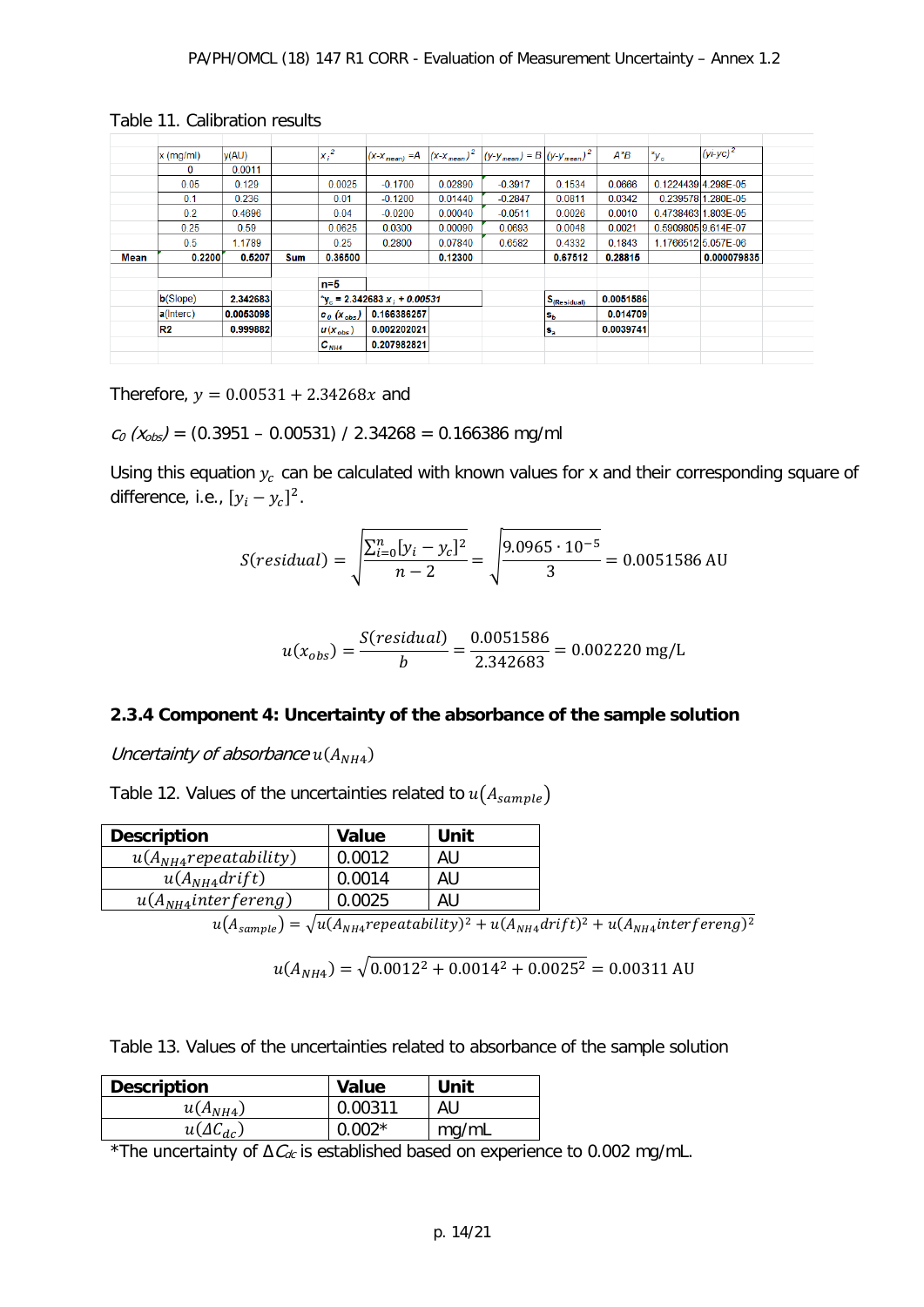# **2.4 Step 4. Calculation of combined standard uncertainty and expanded uncertainty**

|                     | Description                      | Value         | Standard           | Relative standard    |
|---------------------|----------------------------------|---------------|--------------------|----------------------|
|                     |                                  |               | uncertainty $u(x)$ | uncertainty $u(x)/x$ |
| Cstock              | Stock solution concentration     | 1.000 mg/L    |                    |                      |
| $C_{\rm Ref1}$      | Reference standard concentration | $0.050$ mg/L  | 0.000169 mg/L      | 0.0033845            |
| $C_{\text{Ref2}}$   | Reference standard concentration | $0.100$ mg/L  | 0.000342 mg/L      | 0.0035501            |
| $C_{\text{Ref3}}$   | Reference standard concentration | $0.020$ mg/L  | 0.000683 mg/L      | 0.0034157            |
| $C_{\text{Ref4}}$   | Reference standard concentration | $0.250$ mg/L  | 0.000867 mg/L      | 0.0034664            |
| $C_{\text{Ref5}}$   | Reference standard concentration | $0.500$ mg/L  | 0.001863 mg/mL     | 0.0037266            |
| $X_{Obs}$           | Observed concentration $(c_0)$   | $0.166$ mg/mL | 0.0022020          | 0.0132344            |
|                     |                                  |               | mg/mL              |                      |
| A <sub>sample</sub> | Absorbance of sample             | 0.3951 AU     | 0.003106 AU        | 0.007862             |
| fd                  | <b>Dilution factor</b>           | 1.25          | 0.001677           | 0.001341             |

Table 14. Calculated values for uncertainties

Combined standard uncertainty is calculated as:

$$
\frac{u_c(C_{\text{NH}_4^+})}{(C_{\text{NH}_4^+})} = \sqrt{\frac{u(C_{ref1})}{C_{ref1}})^2 + \frac{u(C_{ref2})}{C_{ref2}})^2 + \frac{u(C_{ref3})}{C_{ref3}})^2 + \frac{u(C_{ref4})}{C_{ref4}})^2 + \frac{u(C_{ref5})}{C_{ref5}})^2 + \frac{u(x_{obs})}{x_{obs}})^2 + (\frac{u(A_{\text{NH}_4})}{A_{\text{NH}_4}})^2 + (\frac{u(fd)}{fd})^2}
$$

$$
\frac{u_c(C_{\text{NH}_4^+})}{(C_{\text{NH}_4^+})} = \sqrt{(0.0033845)^2 + (0.0035501)^2 + (0.0034157)^2 + (0.0034664)^2 + (0.0037266)^2 + (0.0132344)^2 + (0.007862)^2} + (0.001341)^2 = 0.017305
$$

#### **Calculation of the ammonium concentration**

The absorbance of a sample solution containing the analyte and impurities, is used for measurement of the concentration. The ammonium concentration is calculated by using the following equation:

The output quantity ( ${\cal C}_{\rm NH_4^+}$ ) is calculated by means of the following function [2]:

$$
(\mathcal{C}_{NH_4^+}) = c_0 \cdot fd + \mathcal{C}_{dc} \text{ , Where: } c_0 = \left[\frac{A_{sample} - a}{b}\right]
$$

Table 15. Values for calculation of the  $C_{\rm NH_4^+}$ 

| Quantity                                                    | <b>Value</b> | Unit      |
|-------------------------------------------------------------|--------------|-----------|
| Asample                                                     | 0.3951       | AU        |
| $a$ (Intercept)                                             | 0.00531      | AU        |
| $b$ (Slope)                                                 | 2.342683     | AU x L/mg |
| R                                                           | 0.9999       |           |
| fd                                                          | 1.25         |           |
| $\Delta C_{dc}$                                             | 0.000        | mg/L      |
| $c_0$ =0.1664 mg/L and $C_{NH2}$ in the sample = 0.208 mg/L |              |           |

$$
u_c(C_{NH_4^+}) = 0.0173 \cdot 0.2084 = 0.00360 \text{ mg/L}
$$

$$
u_c(C_{NH_4^+}) = \sqrt{u_c(C_{NH_4^+})^2 + u_c(C_{dc})^2} = 0.00412 \text{ mg/L}
$$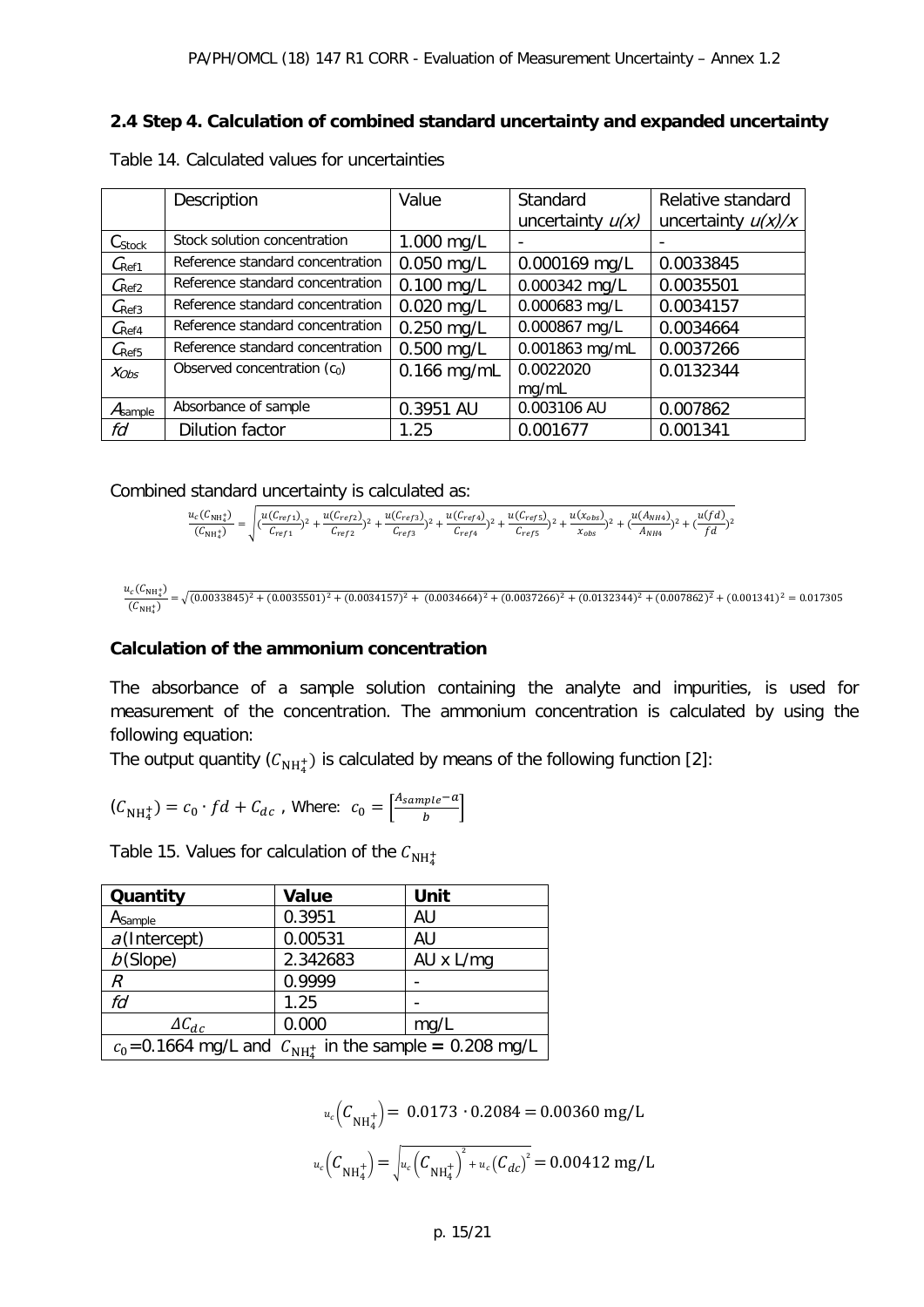Expanded uncertainty ( $k = 2$ , approximately 95% level of confidence) is:

 $U = 2 \cdot u_c = 0.0082 mg/L$ 

# **2.5 Reporting of result**

The result is expressed as:

Content of NH<sub>4</sub> = 0.208 mg/L  $\pm$  0.008 mg/L (k = 2, approximately 95% level of confidence)

# **Approach 3**

The purpose is to estimate uncertainty for the determined ammonium ion concentration in water by taking into account the uncertainties in the reference standard solutions and the determined NH<sub>4</sub><sup>+</sup> concentration ( $u(c_0)$  or  $u(x_{obs})$  [1].

## **2.1 Step 1. Specification of a measurand**

The output quantity  $(\mathcal{C}_{\mathrm{NH}_4^+})$  is calculated by means of the following function [2]:

$$
(\mathcal{C}_{NH_4^+}) = \left[\frac{A_{sample} - a}{b}\right] \cdot fd + C_{dc}
$$

Where:

 $b_0 = \left[\frac{A_{sample}-a}{b}\right]$ 

Where:

A<sub>sample</sub>: measured absorbance of the sample solution; a and b: intercept and slope of the calibration curve  $(y = a + bx)$  $C_{dc}$ : component taking into account impurities

# **2.2 Step 2: Identification of uncertainty sources**

Table 1. Uncertainty components

| Input variable | <b>Uncertainty components</b>         | $U(X_i)$       |
|----------------|---------------------------------------|----------------|
| $A_{sample}$   | Interferences                         | $A_{sample}$ ) |
|                | Repeatability                         |                |
|                | Drift of photometer                   |                |
| $a$ and $b$    | Purity of standard material           | u(a)           |
|                | Preparation of solutions              | u(b)           |
|                | Repeatability and drift of photometer |                |
| $f_d$          | Preparation of sample solution        | u(fd)          |
| $C_{dc}$       | Contamination                         | $u(C_{dc})$    |
|                | Decomposition                         |                |
|                | Volatilization                        |                |
|                | Incomplete reaction                   |                |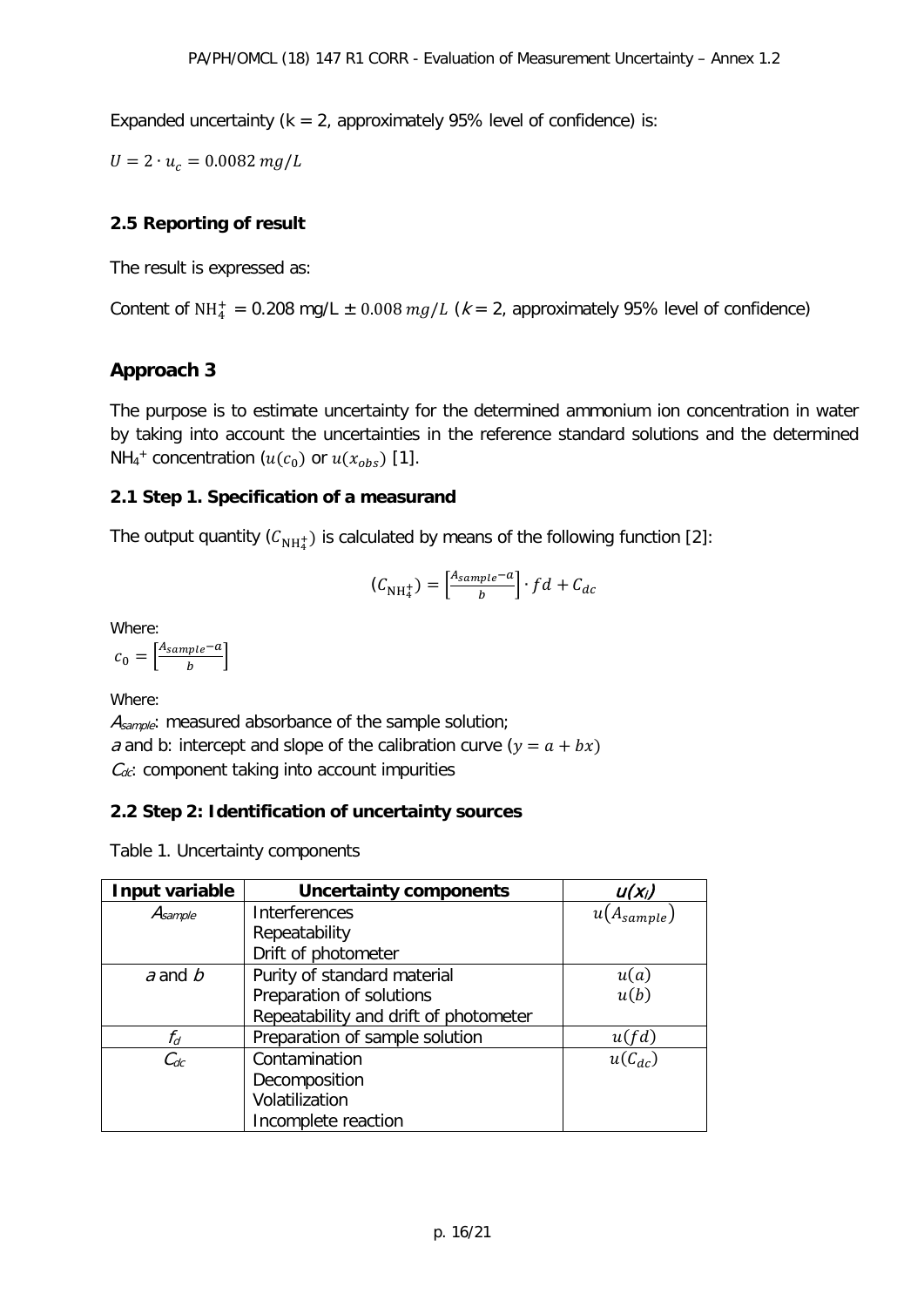Each of the parameters that affect the value of the measurand are shown as a cause and effect diagram (Fig. 1) [1,2].



Fig. 1 Cause and effect diagram for determination of  $C_{\rm NH^+_4}$ 

#### **2.3 Step 3. Quantification of uncertainty components**

#### **2.3.1 Component 1: Uncertainty of preparation of the sample**

Uncertainty of preparation of the sample is associated with the uncertainty of the dilution factor, calculated as:

$$
fd = \frac{V_2}{V_1} = \frac{25mL}{20 mL} = 1.25
$$

The standard uncertainty of the dilution factor  $u(fd)$  is:

$$
\frac{u(fd)}{fd} = \sqrt{(\frac{u(V_1)}{V_1})^2 + (\frac{u(V_2)}{V_2})^2}
$$

The standard uncertainties  $u(V_i)$  are calculated as:

$$
u(V_i) = \sqrt{u(Vcal)^2 + u(Vrep)^2 + u(VT)^2}
$$

Table 2. Uncertainty values of the dilution volume (calculation of these values is explained in Annex 1.1)

| mL | Volume | u(VT)        | u(Vcal)<br>u(Vrep) |              | $u(V_i)$    | $u(V_i)$ |
|----|--------|--------------|--------------------|--------------|-------------|----------|
|    |        |              |                    |              |             |          |
|    | 20 mL  | 0.0097 mL    | 0.0083 mL          | 0.01633 mL   | 0.0207 mL   | 0.00104  |
| V, | 25 mL  | $0.01212$ mL | $0.0125$ mL        | $0.01225$ mL | $0.0213$ mL | 0.00085  |

$$
\frac{u(fd)}{fd} = \sqrt{(0.00104)^2 + (0.00085)^2} = 0.00134
$$

 $u(fd) = 0.00166 \cdot 1.25 = 0.001677$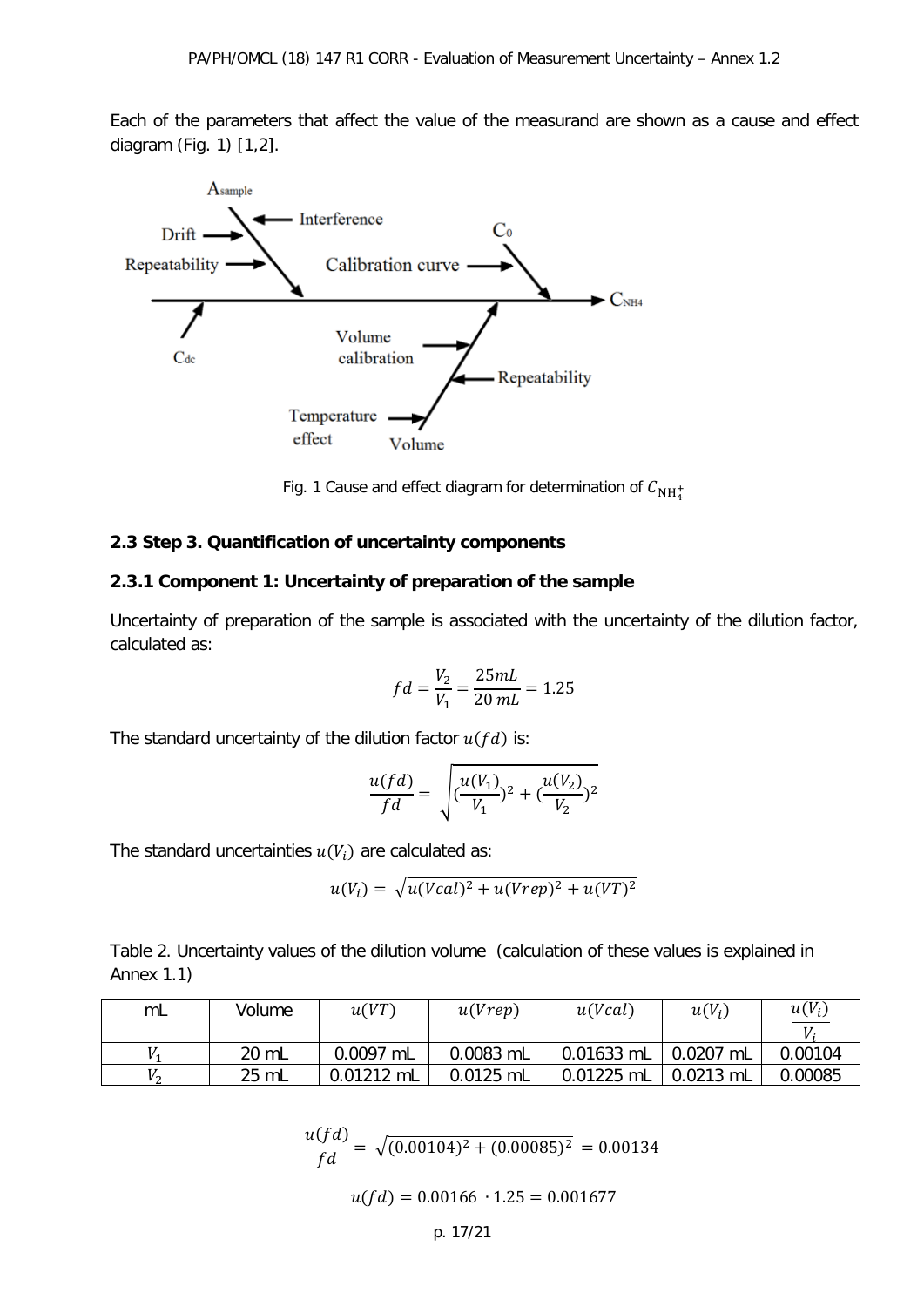# **2.3.2 Component 2: Uncertainty of the absorbance of the sample solution**

Uncertainty of absorbance  $u(A_{sample})$ 

Table 3. Values of the uncertainties related to  $u(A_{sample})$ 

| <b>Description</b>            | <b>Value</b> | Unit |
|-------------------------------|--------------|------|
| $u(A_{sample}$ repeatability) | 0.0012       | AU   |
| $u(A_{sample}drift)$          | 0.0014       | AU   |
| $u(A_{sample}$ interfereng)   | 0.0025       | AU   |

$$
u(A_{sample}) = \sqrt{u(A_{sample}repeatability)^2 + u(A_{sample}drift)^2 + u(A_{sample}interfereng)^2}
$$

$$
u(A_{sample}) = \sqrt{0.0012^2 + 0.0014^2 + 0.0025^2} = 0.00311 \text{ AU}
$$

Table 4. Values of the uncertainties related to absorbance of the sample solution

| <b>Description</b> | Value    | Unit  |
|--------------------|----------|-------|
| $u(A_{sample})$    | 0.00311  | AU    |
| $u(C_{dc})$        | $0.002*$ | mg/mL |

\*The uncertainty of  $C_{dc}$  is established based on experience to 0.002 mg/mL.

# **2.3.3 Component 3 Calibration curve**

Estimation of the uncertainty in  $(u(c_0))$  or  $u(x_{obs})$ :

$$
u(c_0) = \frac{S_{residual}}{b} \cdot \sqrt{\frac{1}{m} + \frac{1}{n} + \frac{(y_0 - \overline{y})^2}{b^2 \sum (x_i - \overline{x})^2}}
$$

|  |  |  |  | (it has units of mg/L) |
|--|--|--|--|------------------------|
|--|--|--|--|------------------------|

| b              | Slope                                                                          |
|----------------|--------------------------------------------------------------------------------|
| y-bar          | average value of the observed responses $(=\Sigma y/n)$                        |
| y <sub>0</sub> | response of the sample                                                         |
| $X_i$          | concentration of the i:th standard solution                                    |
| x-bar          | average value of the concentration of the standard solutions (= $\Sigma x/n$ ) |
| m              | number of measurements to determine C <sub>NH4</sub>                           |
| n              | number of calibration points                                                   |
|                |                                                                                |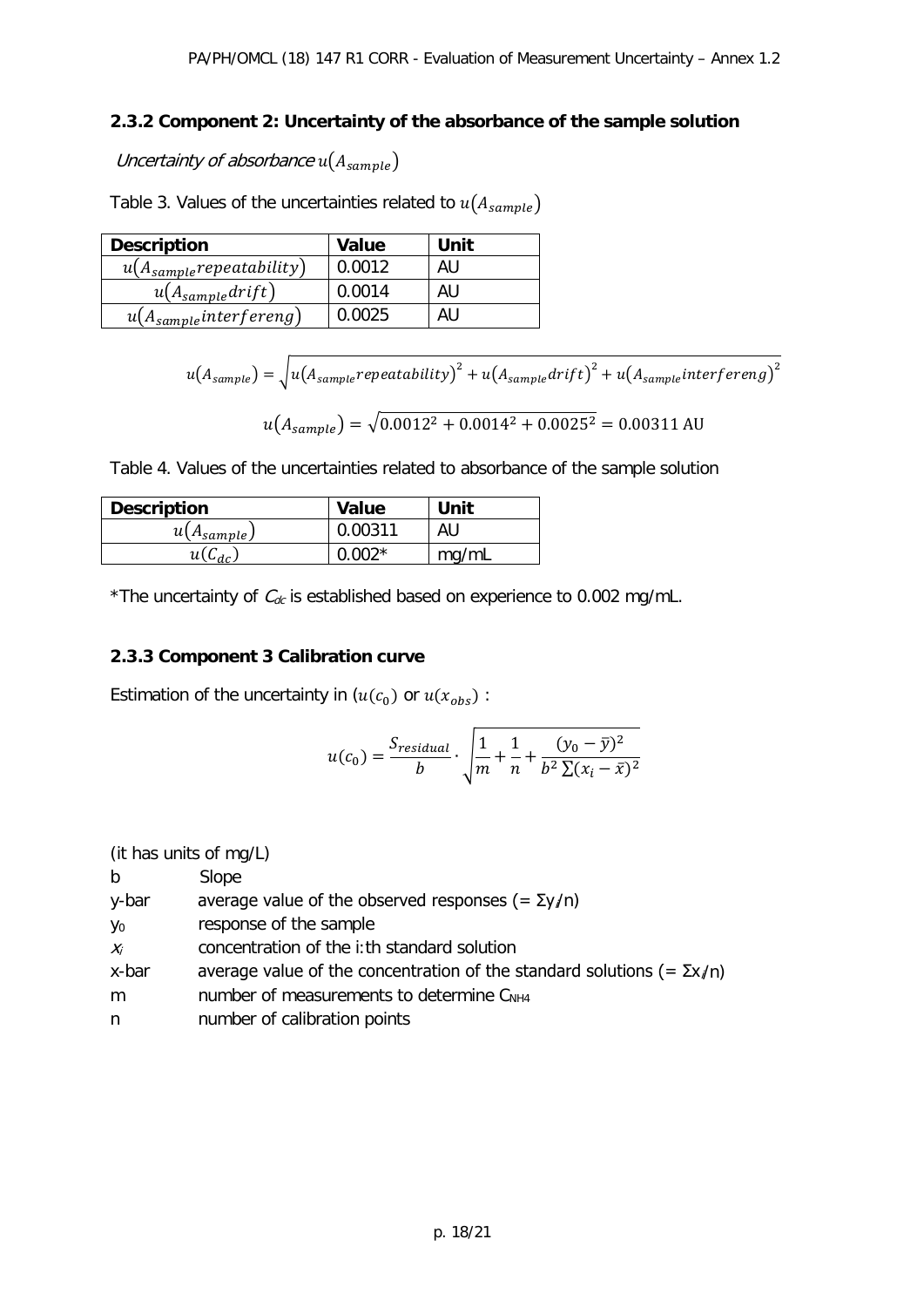# Table 5. Calibration results

|      | $x \text{ (mg/ml)}  y(AU) $ |           |            | $x_i^2$                    |                                           |         |           | $ (x-x)_{mean} =  (x-x)_{mean} ^2  (y-y)_{mean} ^2$ | $A^*B$   | $^{\star}$ y $_{c}$                                     | $(yi-yc)^2$ |
|------|-----------------------------|-----------|------------|----------------------------|-------------------------------------------|---------|-----------|-----------------------------------------------------|----------|---------------------------------------------------------|-------------|
|      | 0                           | 0.0011    |            |                            |                                           |         |           |                                                     |          |                                                         |             |
|      | 0.05                        | 0.129     |            | 0.0025                     | $-0.1700$                                 | 0.02890 | $-0.3917$ | 0.1534                                              | 0.0666   | 0.122443902 4.298E-05                                   |             |
|      | 0.1                         | 0.236     |            | 0.01                       | $-0.1200$                                 | 0.01440 | $-0.2847$ | 0.0811                                              | 0.0342   | 0.239578049 1.280E-05                                   |             |
|      | 0.2                         | 0.4696    |            | 0.04                       | $-0.0200$                                 | 0.00040 | $-0.0511$ | 0.0026                                              | 0.0010   | 0.4738463411.803E-05                                    |             |
|      | 0.25                        | 0.59      |            | 0.0625                     | 0.0300                                    | 0.00090 | 0.0693    | 0.0048                                              | 0.0021   | 0.5909804889.614E-07                                    |             |
|      | 0.5                         | 1.1789    |            | 0.25                       | 0.2800                                    | 0.07840 | 0.6582    | 0.4332                                              | 0.1843   | 1.176651225.057E-06                                     |             |
| Mean | 0.2200                      | 0.5207    | <b>Sum</b> | 0.36500                    |                                           | 0.12300 |           | 0.67512                                             | 0.28815  |                                                         | 0.000079835 |
|      |                             |           |            |                            |                                           |         |           |                                                     |          |                                                         |             |
|      |                             |           |            | $n=5$                      |                                           |         |           |                                                     |          |                                                         |             |
|      | b(Slope)                    | 2.342683  |            |                            | $v_c$ = 2.342683 x <sub>i</sub> + 0.00531 |         |           | $\mathbf{S}_{\text{(Residual)}}$                    |          | $0.005159$ $S_{(Residual)}$ /b                          | 0.00220     |
|      | a(Interc)                   | 0.0053098 |            | $c_{\theta}$ ( $x_{obs}$ ) | 0.166386                                  |         |           | $s_{b}$                                             | 0.014709 | $1/m + 1/n$                                             | 1.2         |
|      | R <sub>2</sub>              | 0.999882  |            | $ u(x_{obs}) $             | 0.002202                                  |         |           | $s_{\rm a}$                                         | 0.003974 | $(y_0 \cdot y_{\text{mean}})^2$                         | 0.015775    |
|      |                             |           |            | $C_{NHA}$                  | 0.207983                                  |         |           |                                                     |          | $b^2 \cdot \Sigma$ (xi-x <sub>mean</sub> ) <sup>2</sup> | 0.67504409  |
|      |                             |           |            |                            |                                           |         |           |                                                     |          |                                                         |             |
|      |                             |           |            |                            |                                           |         |           |                                                     |          | $ u(c_{o}) $                                            | 0.00243557  |
|      |                             |           |            |                            |                                           |         |           |                                                     |          |                                                         |             |

$$
S(residual) = \sqrt{\frac{\sum_{i=0}^{n} [y_i - y_c]^2}{n - 2}} = \sqrt{\frac{7.9835 \cdot 10^{-5}}{3}} = 0.005159 \text{ AU}
$$

$$
u(c_0) = \frac{S_{residual}}{b} \cdot \sqrt{\frac{1}{m} + \frac{1}{n} + \frac{(y_0 - \bar{y})^2}{b^2 \sum (x_i - \bar{x})^2}} = \frac{0.005159}{2.3468} \cdot \sqrt{\frac{1}{1} + \frac{1}{5} + \frac{0.015775}{0.67504}} = 0.002436 \, mg/L
$$

# **2.4 Step 4. Calculation of Combined standard uncertainty and Expanded Uncertainty**

# **2.4.1 Calculation of Combined standard uncertainty**

$$
\frac{u(c_{NH4})}{(c_{NH4})} = \sqrt{\left(\frac{u(A_{sample})}{A_{sample}}\right)^2 + \left(\frac{u(c_0)}{c_0}\right)^2 + \left(\frac{u(fd)}{fd}\right)^2}
$$

$$
\frac{u(c_{NH4})}{(c_{NH4})} = \sqrt{\left(\frac{0.00311}{0.3951}\right)^2 + \left(\frac{0.002202}{0.16639}\right)^2 + \left(\frac{0.00168}{1.25}\right)^2} = 0.01545
$$

# **2.4.2** Calculation of the output quantity

Table 16. Values for calculation of the  $C_{\rm NH_4^+}$ 

| Quantity                                                   | <b>Value</b> | Unit      |  |  |  |  |  |
|------------------------------------------------------------|--------------|-----------|--|--|--|--|--|
| A <sub>Sample</sub>                                        | 0.3951       | AU        |  |  |  |  |  |
| $a$ (Intercept)                                            | 0.00531      | AU        |  |  |  |  |  |
| $b$ (Slope)                                                | 2.34268      | AU x L/mg |  |  |  |  |  |
| R                                                          | 0.9999       |           |  |  |  |  |  |
| fd                                                         | 1.25         |           |  |  |  |  |  |
| $\Delta C_{dc}$                                            | 0.000        | mg/L      |  |  |  |  |  |
| $c_0$ =0.1664 mg/L and $C_{NH_4^+}$ in the sample = 0.2079 |              |           |  |  |  |  |  |
|                                                            | mq/L         |           |  |  |  |  |  |

$$
u(C_{NH_4^+}) = 0.01545 \cdot 0.2079 = 0.0032125 \text{ mg/L}
$$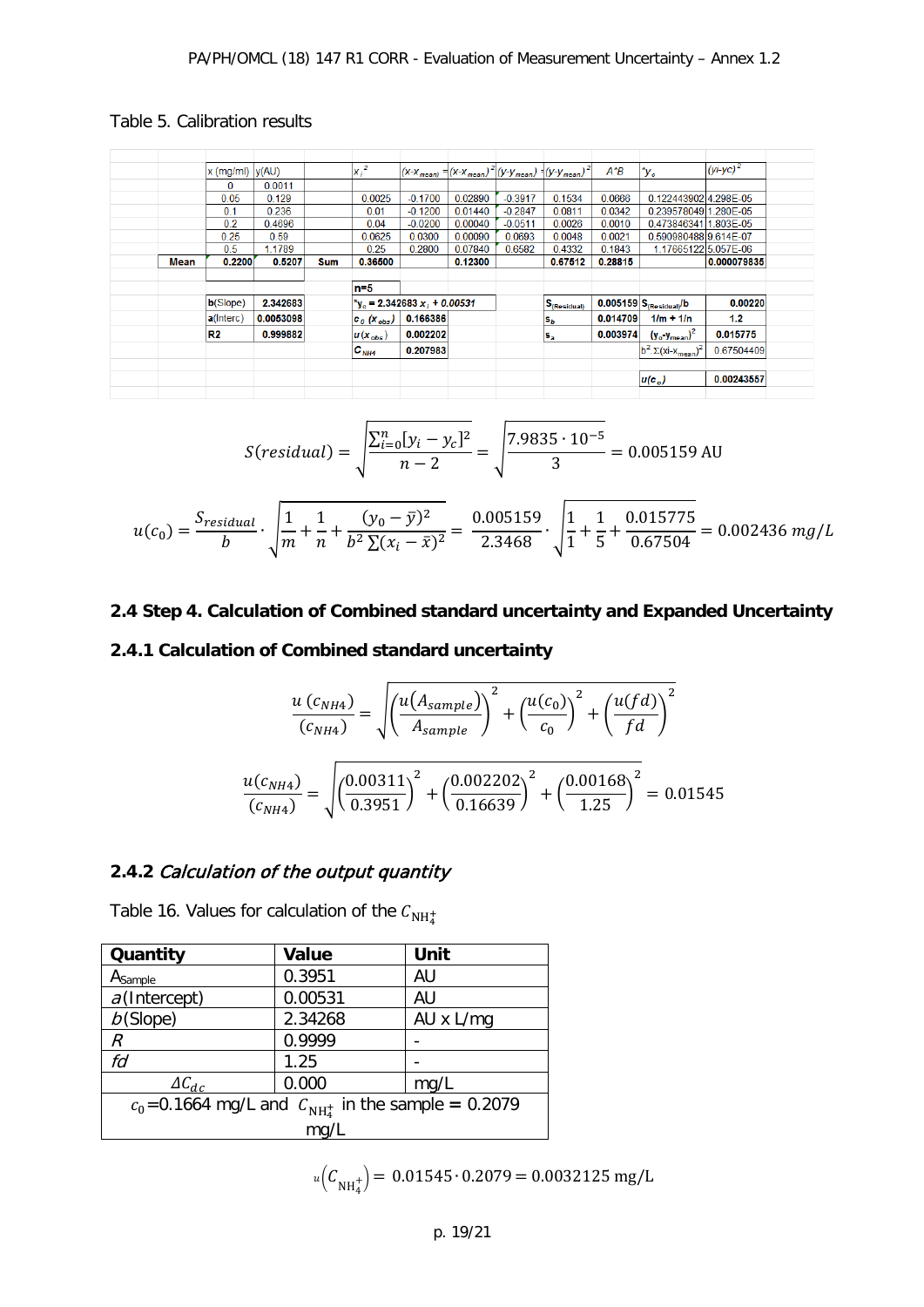Combined standard uncertainty is:

$$
u_c(C_{\text{NH}_4^+}) = \sqrt{u_c(C_{\text{NH}_4^+})^2 + u_c(C_{dc})^2} = 0.00378 \text{ mg/L}
$$

#### **2.4.3 Expanded uncertainty is:**

$$
U = k \cdot u_c(C_{\text{NH}_4^+}) = 2 \cdot 0.0038 \text{ mg/L}
$$

 $U = 0.0076$  mg/L ( $k = 2$ , approximately 95% level of confidence)

#### **2.5 Reporting of results**

 $C_{NH_4^+}$  = 0.208  $\pm$  0.008 mg/L ( $k$  = 2, approximately 95% level of confidence).

#### **3. Estimation of the combined uncertainty using spreadsheet**

The uncertainty of the final concentration of  $NH<sub>4</sub><sup>+</sup>$  can also be estimated by applying the spreadsheet approach. This approach summarizes the relationship between all of the variables that have impact on the uncertainty of the concentration of  $\mathrm{NH}_4^+$ .

The following equation is used for the calculation of the combined uncertainty:

$$
u_c = \sqrt{\left[ \left( \frac{\delta C_{sample}}{\delta C} \right)^2 \cdot u^2 (co) + \left( \frac{\delta C_{sample}}{\delta f d} \right)^2 \cdot u^2 (fd) + \left( \frac{\delta C_{sample}}{\delta \Delta C d c} \right)^2 \cdot u^2 (\Delta C d c) \right]}
$$

The equation neglects any correlation between the measured values.

Table 7 Estimation of the combined uncertainty by the spread sheet approach

|                    |           |             |                                                           | u(x)                              | 0.002202021        | 0.0016768 | 0.002                                                 |        |
|--------------------|-----------|-------------|-----------------------------------------------------------|-----------------------------------|--------------------|-----------|-------------------------------------------------------|--------|
|                    |           |             |                                                           | Quantity                          | $\boldsymbol{c}_o$ | fd        | $AC_{dc}$                                             |        |
| Quantity           | Value     | u           | Unit                                                      | $c_{o}$                           | 0.168588279        | 0.1663863 | 0.166386                                              |        |
| $\boldsymbol{c}_o$ | 0.1663863 | 0.002202021 | mg/L                                                      | fd                                | 1.25               | 1.2516768 | 1.25                                                  |        |
| fd                 | 1.25      | 0.00167677  |                                                           | $AC_{dc}$                         | $\bf{0}$           | $\bf{0}$  | 0.002                                                 |        |
| $AC_{dc}$          | $\bf{0}$  | 0.002       | mg/ml                                                     |                                   |                    |           |                                                       |        |
|                    |           |             |                                                           |                                   |                    |           |                                                       |        |
|                    |           |             |                                                           |                                   |                    |           |                                                       |        |
| $C_{NHA}$          | 0.2079828 | mg/L        |                                                           | $C_{NH4}$                         | 0.2107             | 0.2083    | 0.2100                                                |        |
|                    |           |             |                                                           |                                   |                    |           |                                                       |        |
|                    |           |             |                                                           | $\Delta C_{NHA} = c_i$ . $u(x_i)$ | 0.00275            | 0.00028   | 0.00200                                               |        |
|                    |           |             |                                                           | $(c i. u(xi))^2$                  | 0.000008           | 0.000000  | 0.000004                                              |        |
|                    |           |             |                                                           | Indexes                           | 65.0%              | 0.7%      | 34.3%                                                 | 100.0% |
|                    |           |             |                                                           | $\sum [ci, u(xi)]^2$              | 0.000012           |           |                                                       |        |
|                    |           |             |                                                           |                                   |                    |           | $u(\mathrm{C}_{\mathrm{NH4}}) = \Sigma [ci, u(xi)]^2$ |        |
|                    |           |             |                                                           |                                   |                    |           |                                                       |        |
|                    |           |             | $u(C_{NHA}) = \left[\sum [ci \cdot u(xi)]^2\right]^{1/2}$ | $u(C_{NHA})=$                     | 0.0034138          |           |                                                       |        |

$$
u_c(C_{NH_4}) = \sqrt{\sum (\Delta C_{NH_4})^2} = 0.0034 \text{ mg/L}
$$

p. 20/21